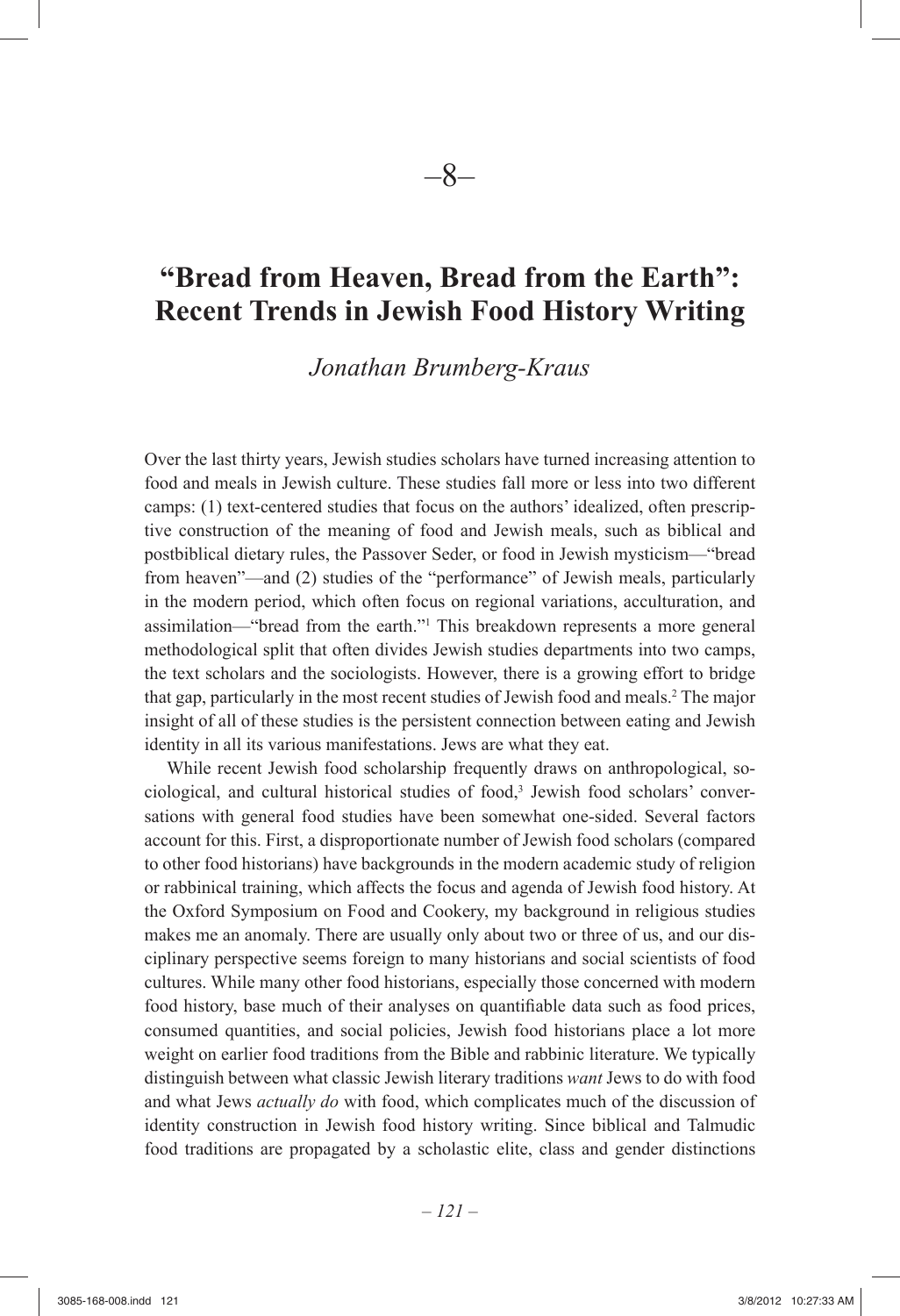between rabbinic Torah scholars and "the Jewish masses," and between female and male Jews, further complicate the question of identity construction. Our disciplinary training often draws many of us to literary theory in order to communicate more precisely about the relationship between the idealizing, often prescriptive texts of Jewish tradition and the historical reality behind them. We are concerned about the dangers of taking texts at face value when trying to reconstruct Jewish history, whether we are dealing with the Mishnah, the third-century compilation of early rabbinic legal traditions, or late twentieth-century American-Jewish cookbooks.

The blurring of lines between etic and emic descriptions of Jewish foodways is also characteristic in Jewish food history writing. Jewish food studies themselves play a role in the modern construction of Jewish identity, and many scholars of Jewish food history have an implicit agenda regarding "Jewish identity" that is intended for the consumption of the modern Jewish audience. This self-referential function might unintentionally isolate Jewish from other food history writing. The text-centered and performance-centered approaches to Jewish food history that might strike other food historians as odd reflect competing strategic positions on the pressing internal question: "Who is a Jew?" What decisively determines who is a Jew: inherited normative traditions—"Judaism"—or whatever Jews do and feel subjectively—"Jewishness"? As a result of the differences between Jewish food historians and those in other specialties, advances in the history and culture of Jewish meals have not been well represented in recent important general cultural histories of food.4 One goal of this chapter is to encourage a more reciprocal dialogue between the subdisciplines of Jewish studies and food history.

### **"You Are What You Eat" in Jewish Food History**

Jewish food histories share with other food studies their frequent appeal to the famous dictum "you are what you eat" to make the point that food and social identity are connected. This saying derives from the much-repeated aphorism in Brillat-Savarin's *The Physiology of Taste:* "Tell me what you eat, and I shall tell you what you are."5 But interpretations of "you are what you eat" in Jewish food histories take on a particularly Jewish flavor. For my analysis, I have chosen seven of the studies listed in my bibliographical note,<sup>6</sup> not only because they represent typical approaches to Jewish eating and identity, but also because the authors refer explicitly or implicitly to the saying "you are what you eat" to frame their arguments. First is Diner's comparative study *Hungering for America: Italian, Irish, and Jewish Foodways in the Age of Migration* (2001); the second, Kraemer's *Jewish Eating and Identity through the Ages* (2009); two books on medieval Jewish food texts and rituals in Spain and Germany, respectively: Hecker's *Mystical Bodies, Mystical Meals* (2005) and Marcus's *Rituals of Childhood* (1996); Rosenblum's *Food and Identity in Early Rabbinic Judaism* (2010); Roth's article "Toward a Kashrut Nation in American Jewish Cookbooks, 1990–2000" (2010); and Gil Marks's *Encyclopedia of Jewish*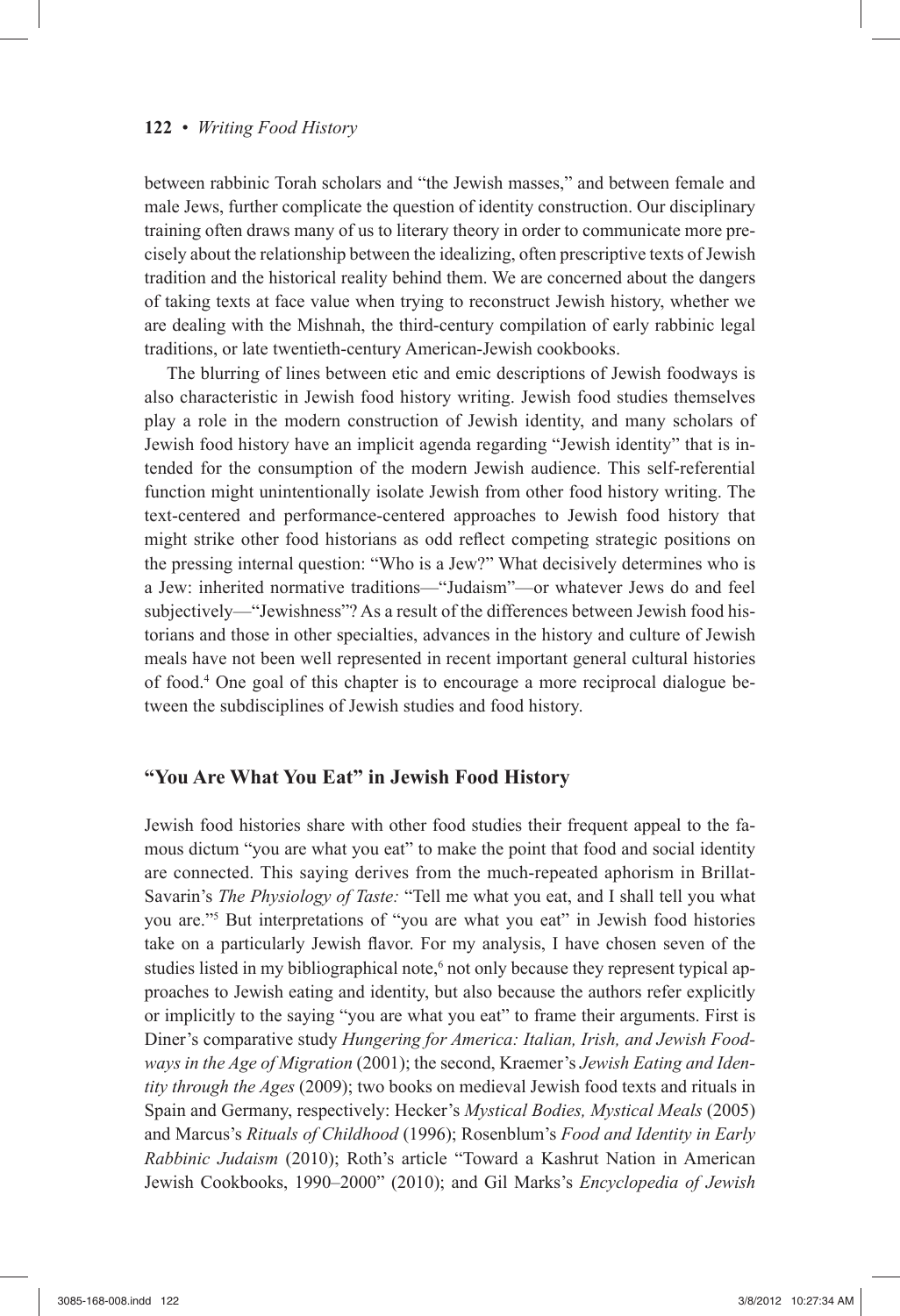*Food* (2010). The last book, though not organized as a history, nevertheless adopts a historical perspective in most of its entries. It is now, as well, the "go to" resource for Jewish food lore. I do not discuss them in chronological order but rather as examples of typical interpretations of "you are what you eat" in modern Jewish food histories. A comparison of how these works interpret the trope "you are what you eat" provides a good guide to the different ways Jewish food scholars address the relationship between food and Jewish identity construction. Are they text centered or performance centered, or some hybrid of the two basic approaches? Do the studies argue that Jews are "Jews" because they eat what the sacred Jewish texts and authorities say they should or should not eat, or that Jews are "Jews" because of what they actually eat?

Before I start my survey of Jewish food histories' interpretations of "you are what you eat," I will sketch out the typical periodization of Jewish history that they all assume. The scheme itself implicitly defines some periods of Jewish history as text centered and others as shaped primarily by historical circumstances, largely uninfluenced by Jewish texts.

### **Jewish History Is an Expression of Jewish Identity**

Jewish food histories, whether broad sweeps from Israelite origins to the present or focused on one period, assume, roughly, five eras:  $(1)$  the biblical period,  $(2)$  the rabbinic or Talmudic period, (3) the medieval period, (4) the modern period, and (5) the contemporary period.7

This periodization oscillates between stressing, on the one hand, external non-Jewish history and cultures on Jews and Judaism (e.g., the medieval and modern periods) and, on the other, internal, autonomous Jewish institutions and cultures (e.g., the biblical and rabbinic periods) as most influential in shaping Jewish history and adapting non-Jewish cultures to its needs.<sup>8</sup> The different emphases on external and internal influences closely correlate with performance-centered and text-centered approaches. Moreover, this scheme suggests that Jewish sacred texts—the Bible and rabbinic literature—were the formative influences in the early foundational periods. As we move closer to the present, more general social processes (e.g., modernity) and interaction with non-Jewish cultures (e.g., medieval Christian and Muslim societies in northern Europe, Spain, and North Africa; modern secular North America and Eastern and Western Europe) are assumed to be more influential.

The Jewish food histories I have selected tend to focus on two particular formative periods, the rabbinic period and the modern period. In the former, the Jewish food rules and rituals as we know them today were established.<sup>9</sup> In the latter, moving from the Eastern European to the American Jewish immigrant experience, the stereotypical Jewish foodways of lox and bagels, delicatessens, and the modern kosher industry were established.10 Food traditions of the biblical and medieval periods have received somewhat less attention in Jewish studies, often used only as "background" for subsequent formative rabbinic and modern interpretations or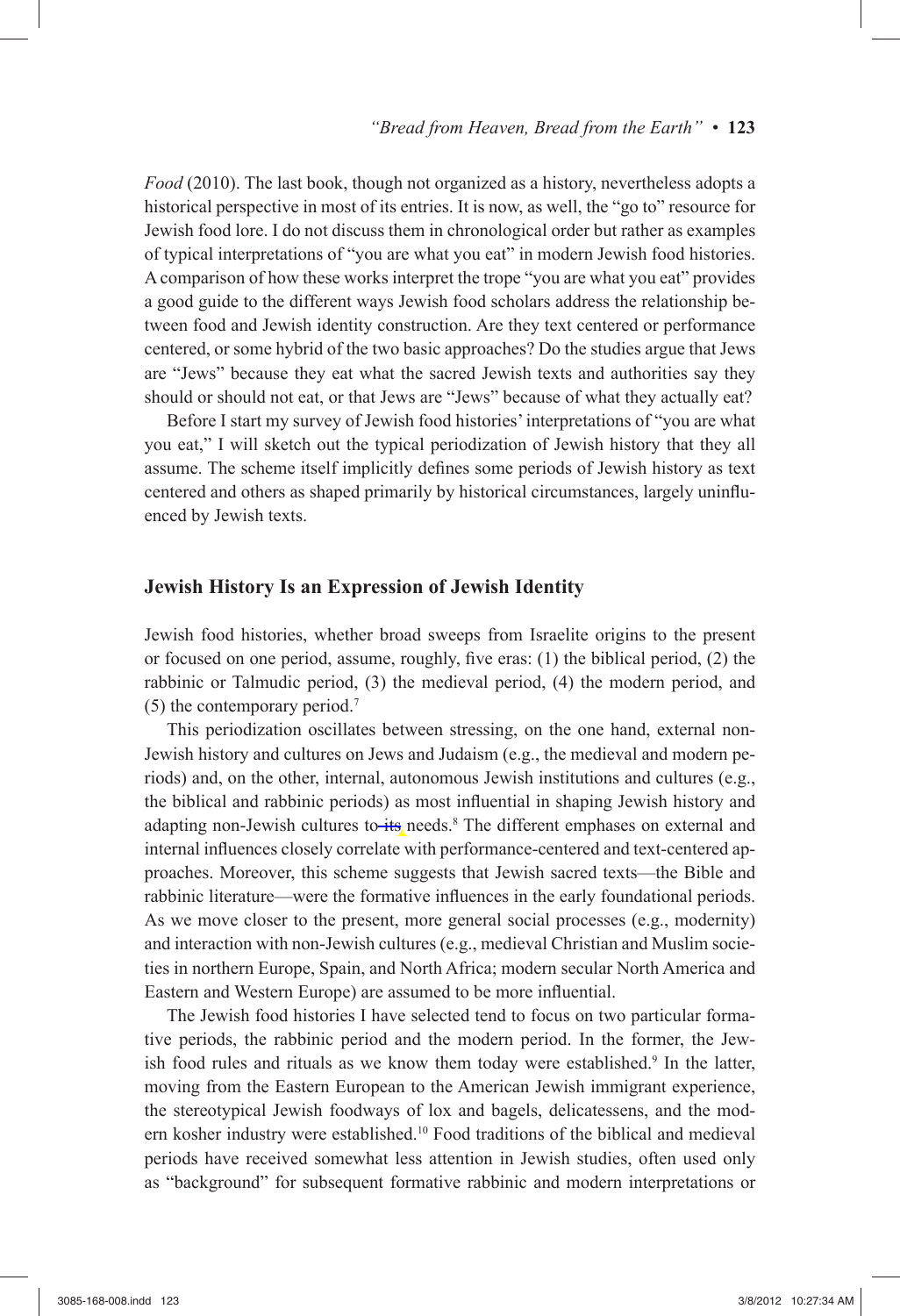rejections of them. Studies of medieval Jewish food traditions frequently focus on their religious dimensions: the myths, rituals, and spiritual experiences associated with eating, as well as interaction with the surrounding Christian and Muslim religious traditions.11 Even fewer studies of food traditions are associated with the most important historical events in modern Jewish consciousness, the Holocaust and the establishment of the state of Israel.12 Postrabbinic Jewish food histories tend to be shaped more by a geographic scheme, such as in Cooper's chapters devoted to the "food of the Sephardim"13 and the "food of Central and Eastern European Jews."14 Jewish food histories covering Ashkenazic or Sephardic cuisines often stress the significant cultural contact between Jews and non-Jews that is reflected in shared or similar dishes. They also tend to reflect the culinary nostalgia of the Ashkenazic majority of Jews in North America whose families came from Eastern Europe, and their more recent fascination with the exotic "ethnic" cuisines of Sephardic, Middle Eastern, and other non-Ashkenazic Jews across the globe—their own Jewish "Others." I will come back to this point.

### **"You Are What You Eat" in and out of Jewish Texts**

Since "you are what you eat" is fundamentally a statement of identity, every variation of it deployed in Jewish food histories carries the burden of modern Jewish identity politics characteristic of modern Jewish history writing. What it comes down to in my view is this question: What role, if any, do Jewish texts play in the eating behaviors that Jews actually perform? For text-centered Jewish food historians (as I am), if the eating practices of Jews are significantly informed by Jewish texts, that makes them Jewish. For performance-centered Jewish food historians, what makes foodways Jewish is that Jews perform them, regardless whether Jewish texts inform their behavior.

These differences between Jewish food history writers are apparent in how they ascribe "you are what you eat"—for example, to texts or to their performers—and how metaphorically they take the saying. First, some attribute it to the implicit meaning of the behaviors they observe and describe what Jews are doing when they eat. This is typical of the performance-centered approach. Second, scholars may ascribe it to the point of view of the Jewish texts they are interpreting. In other words, the text is saying Jews are in some way what they eat or should eat. This text-centered approach often calls attention to the prescriptive dimension of the food text. For example, I can argue that the biblical texts of Genesis and Leviticus themselves claim that ancient Israelites were or should be what they ate. Notably, in Genesis 4:22: "And the Lord God said, 'Now that the man *has become like one of us, knowing good and bad,* what if he should stretch out his hand and take also from the tree of life and eat, and live forever!"" and Leviticus 20:24–26: "I the Lord am your God who *has set you apart* from other peoples. So you *shall set apart* the clean beast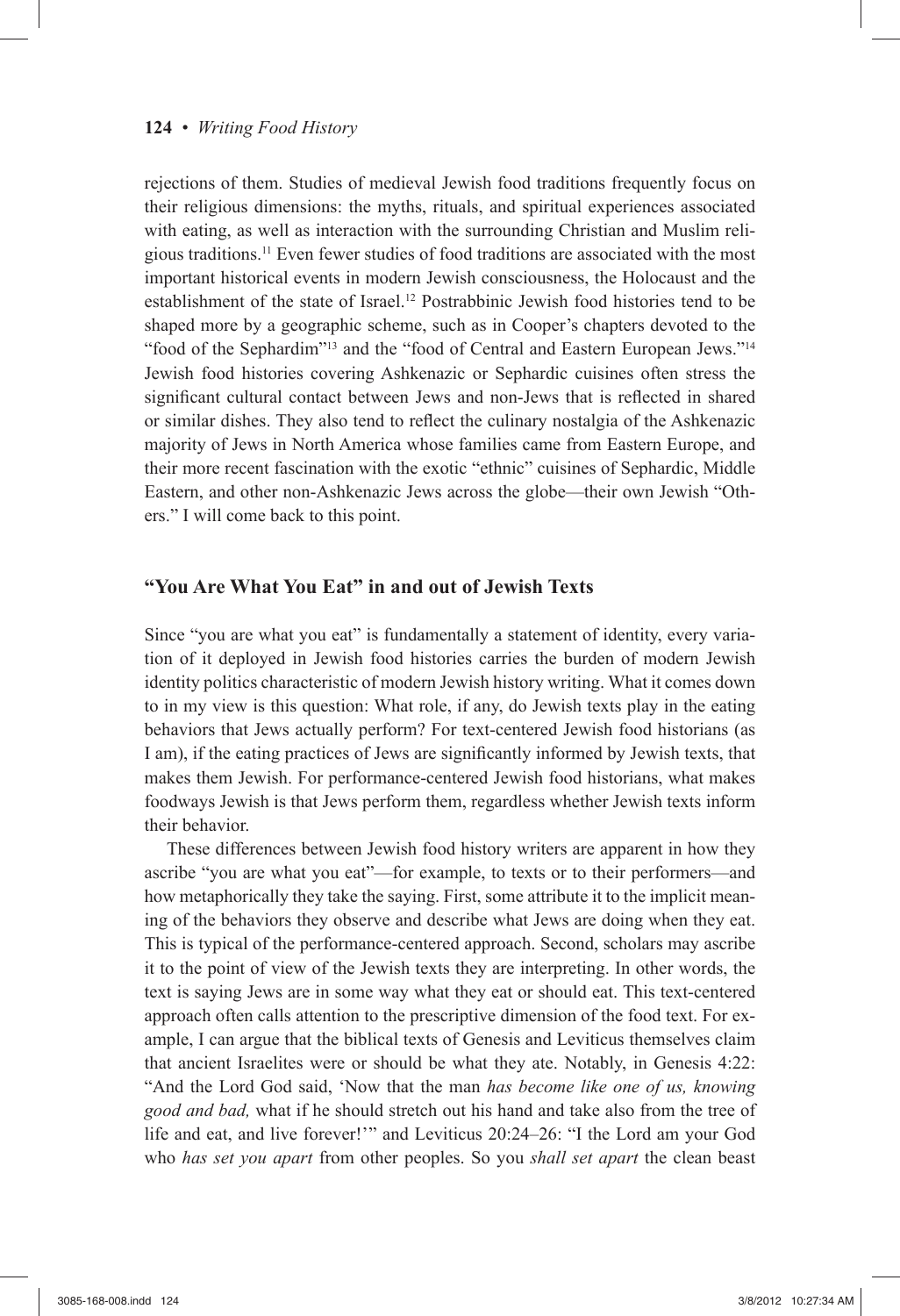from the unclean, the unclean bird from the clean, . . . You shall be holy to Me, for I the Lord am holy, and *I have set you apart* from other people to be Mine." The Bible says that *what* we eat (the fruit of the tree of knowledge of good and bad), *might* eat (the fruit of the tree of life), and *ought to* eat set us apart and make us like God. Anthropologists like Mary Douglas and Jean Soler have made much of this but in their Durkheimian way have identified "God" with the Israelite people themselves. Hence, Jewish food historians referring to Douglas and Soler usually assume that "you are what you eat" means that Jews distinguish between fit and unfit foods to distinguish themselves from non-Jews. However, as Douglas and Soler maintain that the biblical texts say that this is the reason for Jewish dietary rules, theirs is a textcentered interpretation. Simply because the Bible prescribes these laws and their rationales does not mean that Jews necessarily follow them, or, if they do, they may not follow them for the reasons the Bible says.

Third, some Jewish food scholars stress the gap between what the texts say that Jews should eat and what their target audience of Jews actually eat. This textcentered approach often calls attention to "Who says?" and "To whom?"—that is, the class and gender of the promulgators of the texts and their audience.

Fourth, most expand the idea that Jews are not only what they eat but also "*how,*  when, and with whom they eat it."<sup>15</sup> Thus, few contemporary Jewish food historians simply identify what Jews eat with the Jewish dietary laws. The Jewish dietary laws—kashrut—prescribe what Jews ought to eat, but not all, or even most, Jews keep kosher. Moreover, Jewish kosher laws are not the only Jewish food prescriptions. There are rules of Jewish food ethics and etiquette, blessings and other rituals that one should perform at the table, and foods and drinks for different holidays on the Jewish calendar that have little to do with the kashrut. There are as well food prescriptions concerned with the biblical sacrifices that no one was expected to perform, at least not literally, after the destruction of the Temple. As a result, the idea emerged that talking about anachronistic biblical food prescriptions was equivalent to performing them and that just speaking about food prescriptions theoretically could be an expression of Jewish identity: "you are what you theoretically should have eaten" or "you are what you ought to imagine yourself eating."

Finally, the verb "to eat" in "you are what you eat" becomes a metaphor for a variety of food-related activities: talking about food, preparing food, remembering meals, visualizing imaginary meals, studying Jewish texts (sometimes but not necessarily about food), and buying Jewish cookbooks. But since most of these metaphors for eating originate from Jewish texts (including the practical rules of kashrut), even performance-centered Jewish food studies necessarily have Jewish texts in the background, not only the Bible and rabbinic literature, but also memoirs, recipe books, fiction, and ritual manuals like the Passover Haggadah. This brings us full circle since what makes these texts "Jewish" in the performance-centered approach is that Jews composed them. Composing texts is just another type of performance, like eating.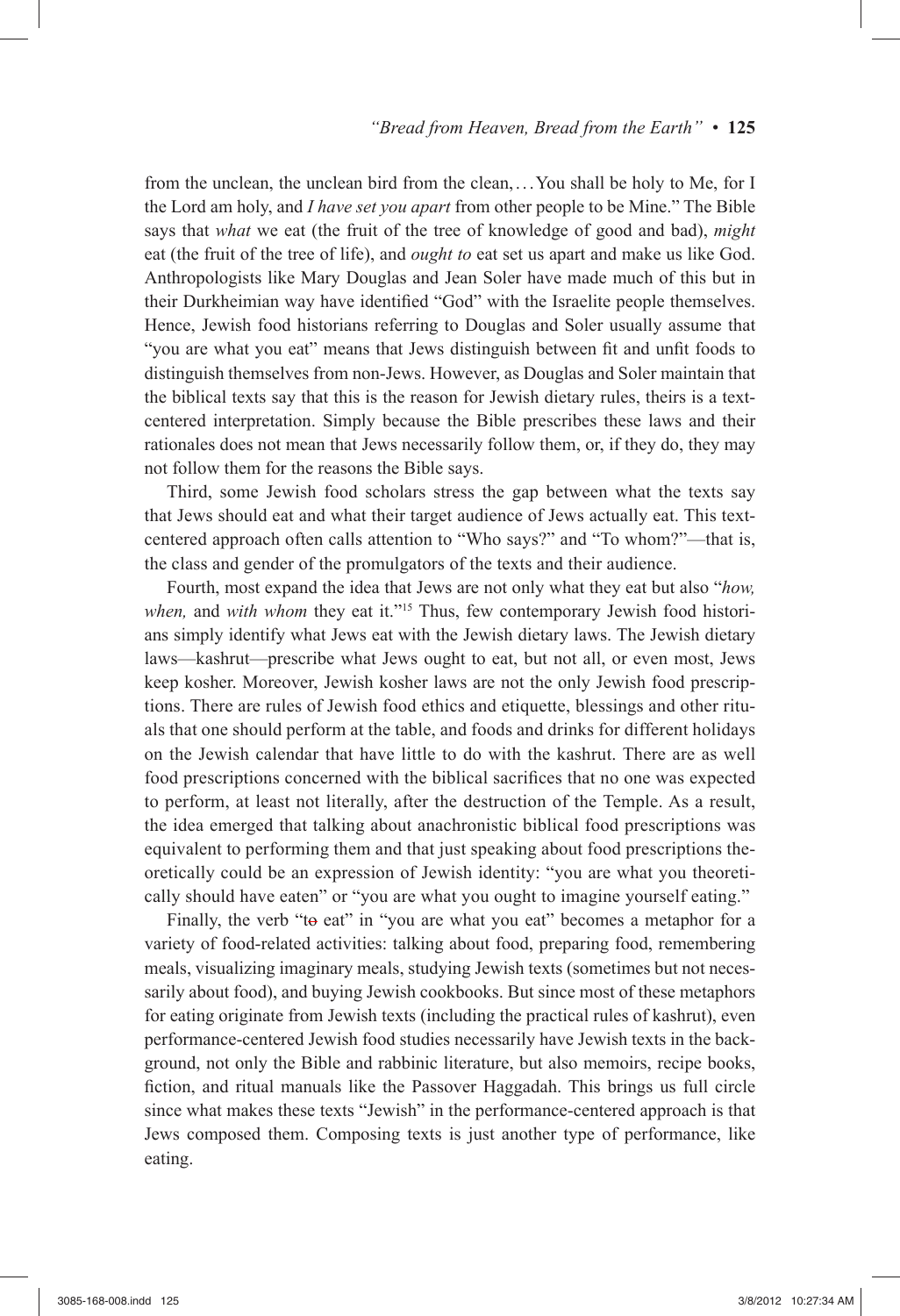### **Hasia Diner,** *Hungering for America* **(2001)**

Hasia Diner's comparative study of Italian, Irish, and Jewish foodways in the nineteenth- and twentieth-century "age of migration" in America represents a performance-centered approach. She uses "you are what you eat" to describe what it means when Jews (like other ethnic groups) actually perform something: eating with one another. She stresses the cross-cultural way that food typically marks every human group's identity: "Food, like sex, intensifies group identity.... 'Tell me what you eat, and I shall tell you what you are,' rephrased in common American parlance as 'you are what you eat,' works. . . . The notion of a common table connecting people exists in many cultures as an embodiment of communal trust. We might define a community as a group of people who eat with each other."<sup>16</sup> Diner notes that American Jewish foodways were not that different from other immigrant groups' strategies of acculturation, with the one important exception of their inherited prescriptive traditions of kashrut. Consequently, social conflicts, "kosher wars," broke out among American Jewish immigrants because their "cherished American ideas about individual choice, personal preference, and limitless opportunities . . . clashed with the underlying rationale of *kashrut,*" which was to separate Jews from the people around them.17 In modern America, Jewish identity was not simply prescribed by texts and authorities from the top down; it was more importantly a collective process of social negotiations with a new set of sociohistorical circumstances.

# **David Kraemer,** *Jewish Eating and Identity through the Ages* **(2009)**

David Kraemer's interpretation of "you are what you eat" may seem to take a position similar to Diner's; however, his primary interest is how classic Jewish, especially rabbinic texts, prescribe or otherwise determine certain social negotiations as "Jewish." Kraemer writes, "While it is true if you 'tell me what you eat . . . I will tell you what you are,' food choices are only one of several factors relating to eating that communicate volumes concerning a people's identity. As important as *what* they eat are *how, when,* and *with whom* they eat it." When combinations of these choices happen frequently enough to establish a pattern, this "will display the identity of the eater to the discerning eyes of the interpreter who interprets carefully." So it is "always . . . possible to identify something in the eating practices of Jews in a given place and period that distinguishes them from their neighbors—and from Jews in other places and periods as well. When we . . . identify such distinctive practices, we will be able to interpret them as signs of current Jewish identity."<sup>18</sup>

Where are these distinctive patterns? In "the *literary* record of laws and other kinds of legal discourse," that is to say, in Jewish *texts.*19 Kraemer acknowledges problems with this approach. For example, prescriptive texts represent the views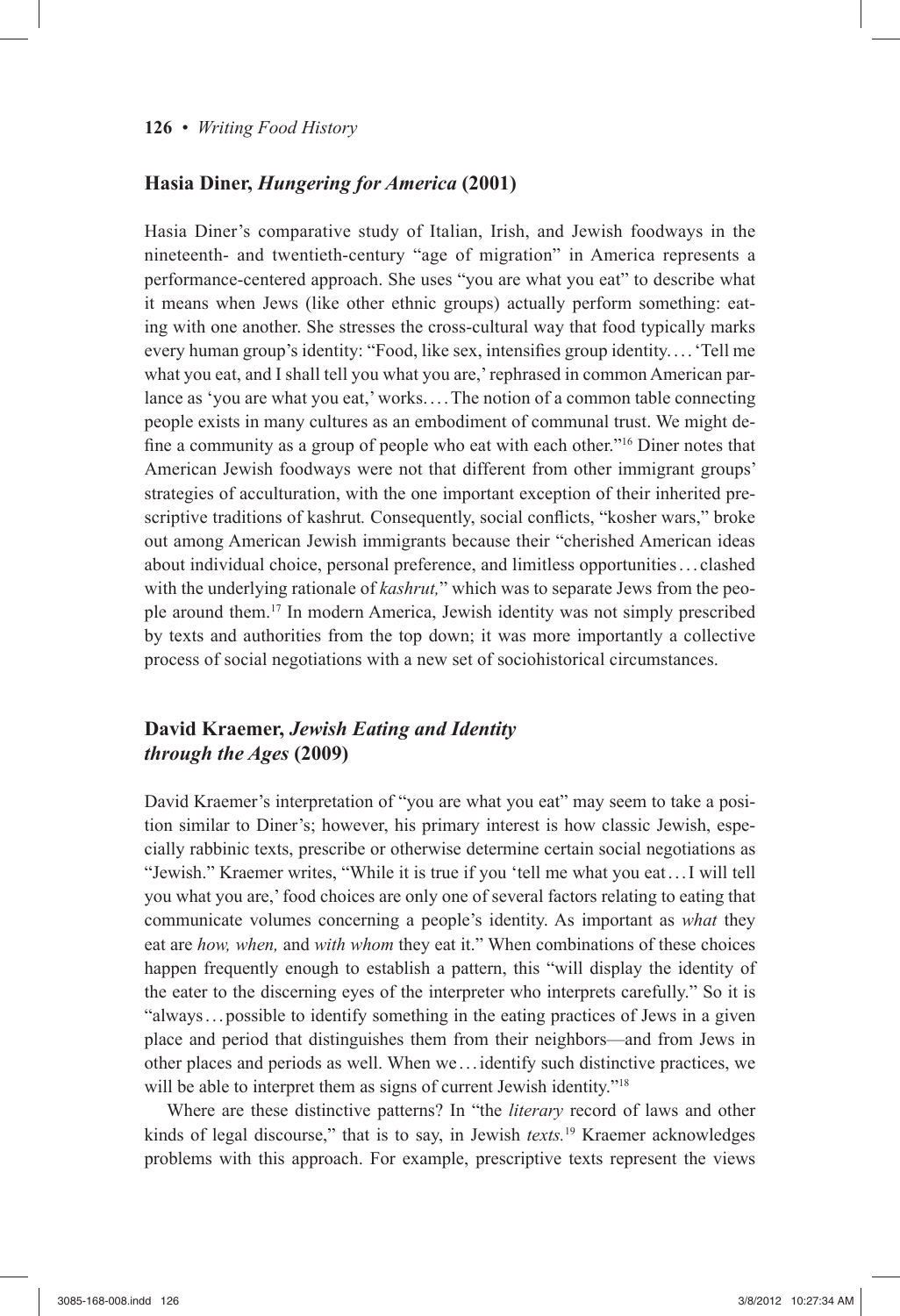only of an elite minority of Jews. And he mentions other sources, such as "archaeology, history, legends, memoirs, polemical literature, material culture and so forth."20 Nevertheless, most of his arguments are based on biblical, rabbinic, medieval, and modern Jewish literary legal sources (halakhah).<sup>21</sup> Faithful to the ideology of  $\epsilon$ **onser**vative Judaism of the Jewish Theological Seminary where he is professor of Talmud and library director, Kraemer stresses that Jewish patterns of eating are not fixed but continue to evolve historically. His criteria for noteworthy historical developments in Jewish eating are that (1) a development was a new and important change in Jewish eating, and (2) it was a practice that persisted for centuries. Fitting these criteria are the biblical laws of permitted and prohibited animals, the "founding and development of the meat-dairy prohibition" from its rabbinic origins through its postrabbinic evolution, "transgressive" Jewish eating, and contemporary "kashrut wars" representing intra-Jewish controversies, such as inspection for bugs in lettuce and fruits.22 He frames these criteria in discussions of classic Jewish biblical, rabbinic, and postrabbinic legal sources and prescriptions about what, when, and with whom one can eat.

Most telling is Kraemer's interpretation of why modern Jews habitually eat *treyf* (nonkosher) food from Chinese restaurants, a prime example of transgressive eating.23 He claims that many New York Jews consider Chinese food "safe *treyf*" because the prohibited pork and seafood in it are chopped so small that they are no longer discernable. These Jews are really "making a kind of halakhic decision. . . . They are choosing to rebel in Jewish terms, and thus are in significant respects, not rebelling at all." Kraemer views loopholes in earlier Jewish legal discussions, such as permission to eat prohibited foods to save a life, as precedents for modern Jewish transgressive eating. He concludes paradoxically, "In modest or significant ways, transgressive eating was always a part of Jewish tradition."<sup>24</sup> For Kraemer, "you are what you eat" means that you are how you *interpret* what you eat, *through the lenses of normative prescriptive Jewish literary traditions,* at different times in different historical circumstances.

# **"You Are the** *Texts* **That You Eat" in Medieval Jewish Food Studies**

Joel Hecker's and Ivan Marcus's studies of medieval Jewish food texts and rituals respectively represent text-centered and performance-centered approaches. In another sense both are text centered, for they describe practices that take "what you eat" as a metaphor for sacred Jewish *texts.* Jews, idealized as male rabbinic scholars, are those who "eat Torah."

In *Mystical Bodies, Mystical Meals: Eating and Embodiment in Medieval Kabbalah* (2005), Hecker ascribes "you are what you eat" to Rabbi Joseph Gikatilla's perspective in *The Gates of Light,* written in the late thirteenth century, and so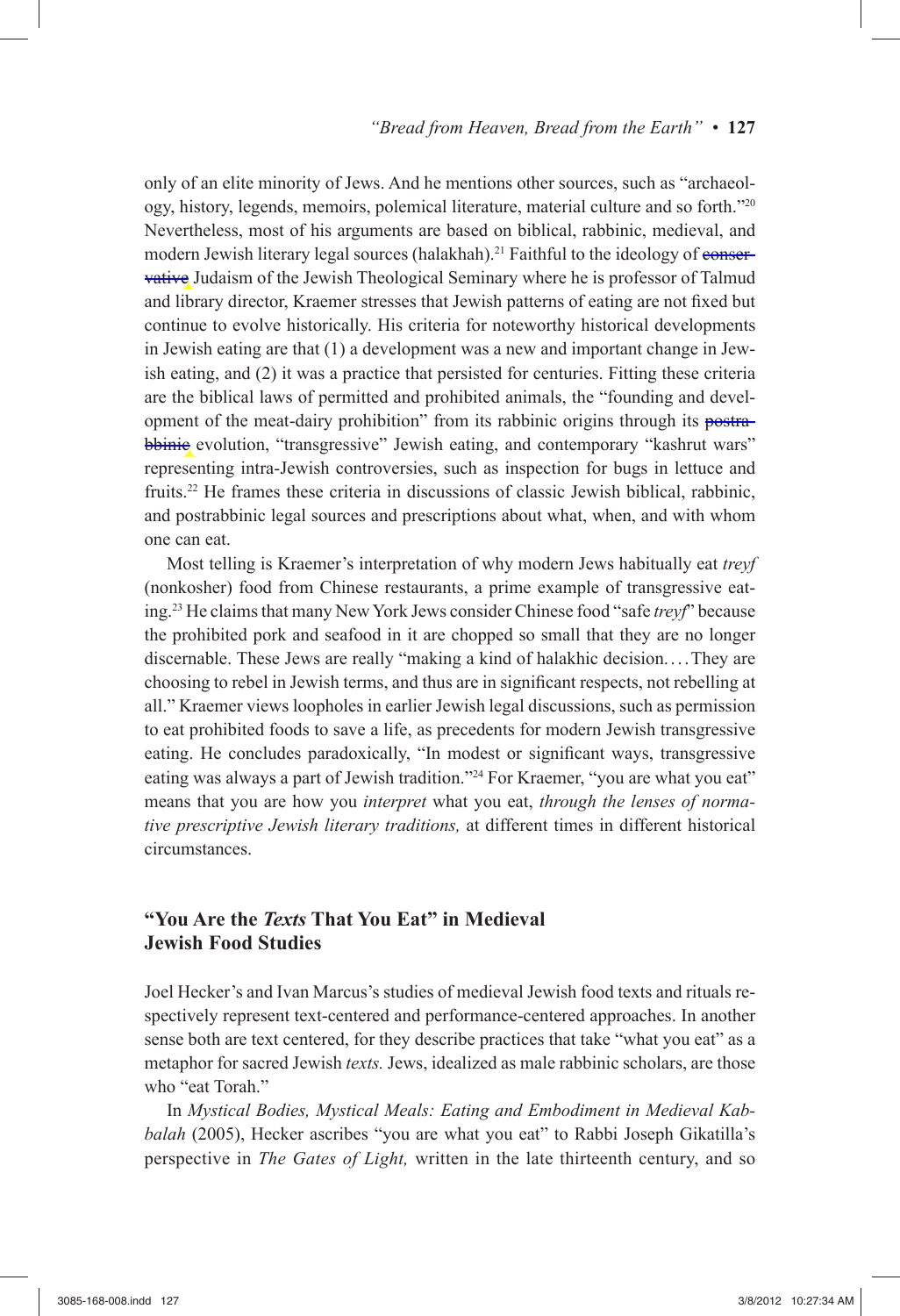represents a text-centered approach but in an unusual way. He says, "Gikatilla . . . reverses the familiar maxim, 'You are what you eat,' yielding instead 'You are that what eats you," to explain the mythic construction of identity in thirteenth- and fourteenth-century Jewish kabbalistic texts about eating.25 In the kabbalistic myth of reincarnation, animals are "metaphysically transformed" into the identity of those who consume them. Hence only Jewish male scholars well versed in Torah, that is, kabbalah, should be permitted to eat meat.<sup>26</sup> Consequently, an ignoramus, one who is not versed in the secrets of Torah, should not eat meat, because, being a beast himself, he cannot raise the soul of the animal he eats.<sup>27</sup> Here, Jewish texts suggest that eating by diners qualified with the right "Jewish knowledge"—in this case kabbalistic Torah about reincarnation—has a spiritual function, to elevate the souls of both the diner and his dinner.

While edible texts play a central role in the practices Marcus interprets in *Rituals of Childhood* (1996), his is essentially a performance-centered analysis of the Jewish eating ritual intended to initiate Jewish boys into the study of Torah in medieval Germany (Ashkenaz). As Marcus describes the practice,

The child is seated on the teacher's lap, [and] the teacher shows him the writing tablet, honey cake, and egg on which the Hebrew alphabet or biblical verses have been written. The two of them recite the texts, and the child licks honey off the tablet and eats the inscribed cakes and eggs.

These gestures are a bold illustration of symbolic inversion. The child enters the Torah (*nikhnas la-torah*) by means of the Torah entering the child in the form of the special foods on which the verses of the Torah have been written*.* 28

Here Marcus, too, suggests Jewish eating rituals "invert" the symbolic meaning of the ingestion of "Jewish" food. The Jewish boy goes into the Torah text that has gone into him. Why would eating the Torah carry this meaning in medieval Germany? In Marcus's Geertzian "thick description" of the cultural context of this eating rite of passage, contemporary Christian Eucharistic practices, which emphasized ingesting Christ to mark distinctive Christian identities, gave the ingestion of Torah, the quintessential marker of Jewish rabbinic identity, its symbolic power.<sup>29</sup> Marcus calls this "pre-modern or inward acculturation" in contrast to "modern or outward acculturation." The latter "refers to the blurring of individual and communal traditional Jewish identities and of the religious and cultural boundaries between Jews and modern society."30 But in premodern, inward acculturation, when "Jews who did not assimilate or convert to the majority culture retained an unequivocal Jewish identity . . . the writings of the articulate few or the customs of the ordinary many sometimes expressed elements of their Jewish religious cultural identity by internalizing and transforming various genres, motifs, terms, institutions, or rituals of the majority culture in a polemical, parodic, or neutralized manner<sup>"31</sup>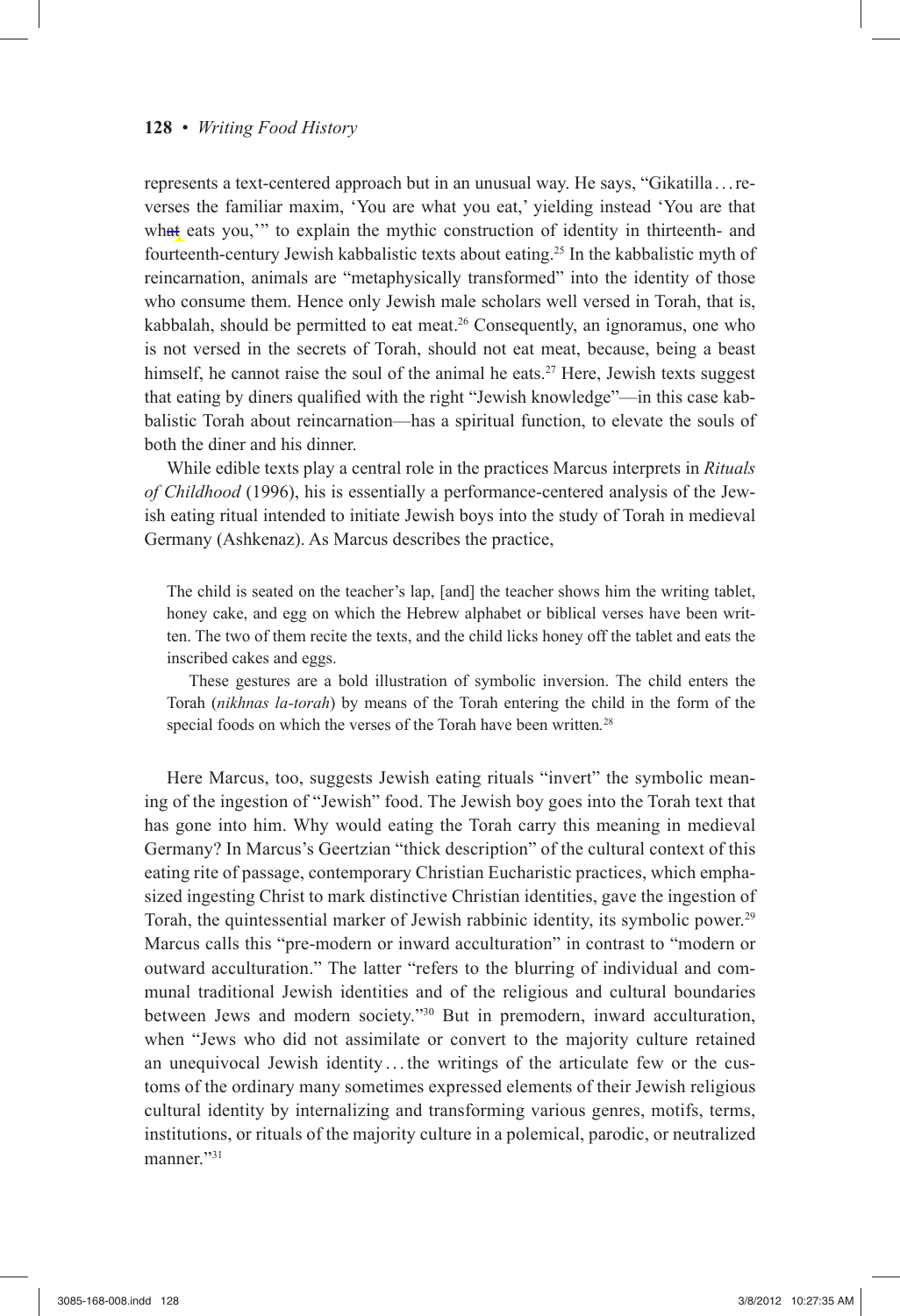The "writings of ... articulate" and "the customs of ... ordinary" medieval Jews asserted that they were the people who ate the body of Torah, in contradistinction to the Christian majority, those who ate the body of Christ. The rabbinic cultural ideal for Jewish males was to embody Torah. Hence, when various kabbalistic eating rituals and the Ashkenazic initiation rite use spoken words, gestures, and inscriptions to equate Torah with food, they are "ritualizations" of the metaphor that "Torah is food." Marcus, following anthropologist James Fernandez, defines "the ritualization of metaphors" as "a cultural mechanism in which individuals take a metaphorical statement about themselves to be fundamentally true."32 In this sense, medieval Jews are the *metaphors* they eat. Jewish "root metaphors," which are "ultimately derived from late biblical religion[,] illustrate the tendency . . . *to act out textual metaphors ritually.*"33 The imaginative language of the inherited Jewish texts and myths (and their rabbinic interpreters) conveys Jewish cultural identity in premodern medieval Jewish inward acculturation. In this way, both Hecker and Marcus have contributed the important insight that text-based myths and their ritual performances shape how Jews understand that they are what they eat.

Like other proponents of similar text-oriented approaches to Jewish food, Hecker and Marcus were trained and/or taught in seminaries or religious studies programs, and they are conversant with the academic discipline of the comparative study of religions. Their attention to the interplay of idealized textual and mythic constructions of "Jewish eating" and ritual performances of Jewish social identity is quite consistent with those approaches.

### **Jordan Rosenblum,** *Food and Identity in Early Rabbinic Judaism* **(2010)**

Likewise, Jordan Rosenblum's *Food and Identity in Early Rabbinic Judaism* is particularly sensitive to the complex relationship between texts, myths, rituals, and the social construction of identity in Jewish eating practices*.* Rosenblum uses "you are what you eat" to problematize both eating and identity. He suggests we need a more sophisticated understanding of eating, or, better, of texts prescribing certain ways of eating, and the creation of Jewish social identities. For Rosenblum, identity is "a category of practice." You are what you perform. But texts, too, perform things, insofar as they have a rhetorical purpose. When early rabbinic "texts prescribe the consumption of or abstention from certain foods . . . the texts themselves do not establish a distinct identity. In contrast, the prescriptions contained in a text are part of  $a[n]$ ... attempt to regulate practices, and those practices contextualize and establish the participant's identity for those people writing that text." The *Tanna'im,* the early rabbinic authorities of the first through third centuries C.E. who composed and preserved the eating traditions Rosenblum discusses, were an elite scholastic class who wanted ordinary nonrabbinic Jews to adopt their practices. For Rosenblum, "the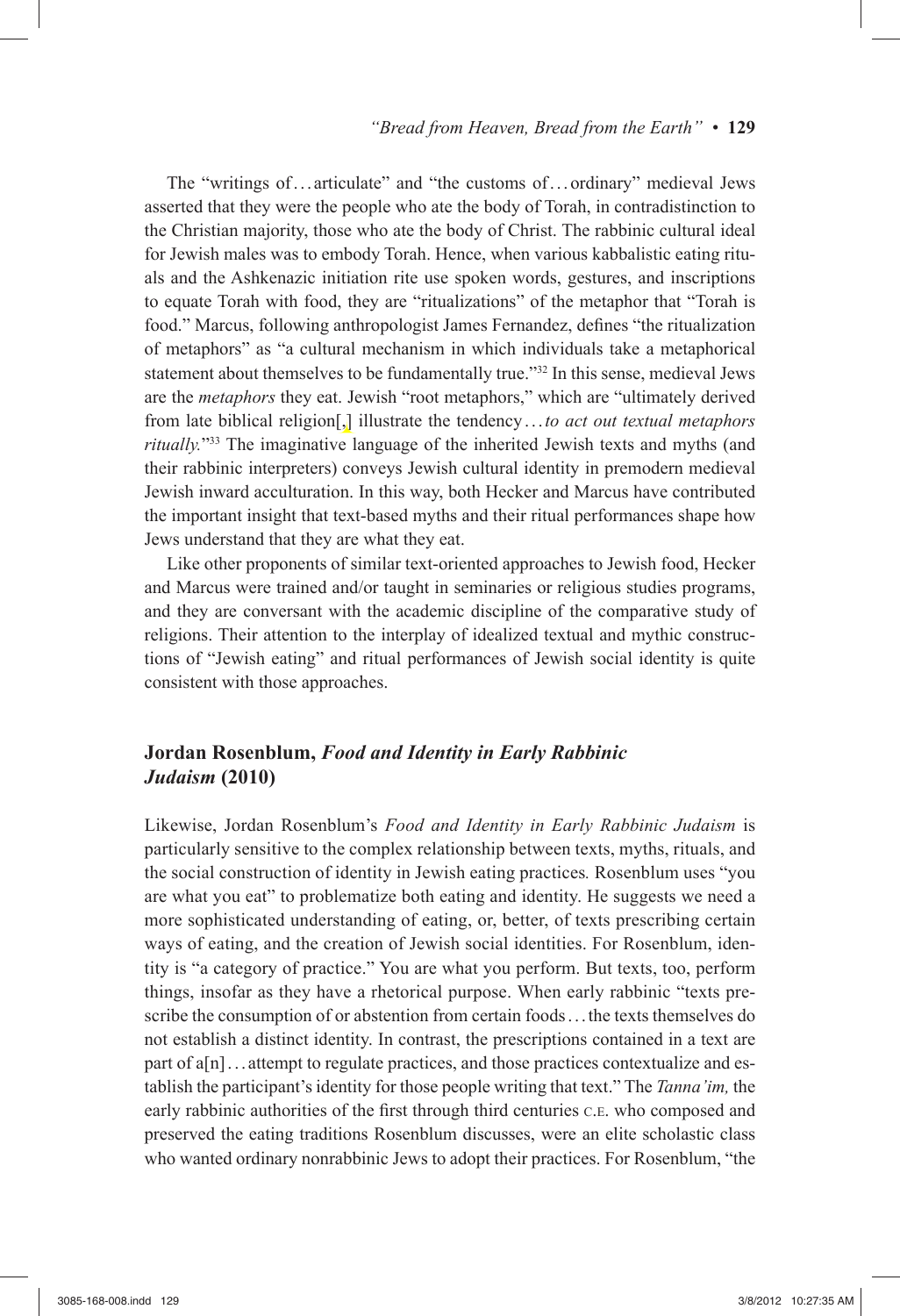oft-stated principle 'you are what you eat' is . . . a statement about identity insofar as it refers to the practice of eating as constituting an individual's identity." He "argue[s] throughout this study that culinary and commensally-constructed tannaitic identity is *always* about practice. Identity is not a passive experience. Like the act of eating, it is an active social practice."34 Rosenblum does not restrict active social practices to eating per se but extends them to all "culturally significant activities surrounding the preparation and ingestion of food that allows diners to make an identity statement by the manner in which they partake of their dinner." Even talking (or writing) about food belongs to the performed activities that he subsumes under the rubric "edible identity."35

Rosenblum means that early rabbinic food texts are like dramatic scripts that tell or imply a certain story and assign people certain roles in that story. Importantly, all roles are not equal. There are clearly stars or leading roles, supporting actors, supporting actresses, and bit parts inscribed in these scripts. The leading roles belong to "Jewish rabbinic males," and non-Jews, nonrabbis, and females have supporting roles to play in the "preparation and ingestion of food that allows" the stars "to make an identity statement by the manner in which they partake of their dinner."36 Rosenblum identifies what he calls "the chef/sous-chef principle" as a strategy employed in rabbinic prescriptions about who could prepare their food, still allowing them their privileged "Jewish male rabbinic identity," but without requiring Jewish male rabbis to be involved in every stage of their food preparation.<sup>37</sup> Under the "chef/sous-chef principle," the wife of a rabbi could be entrusted to prepare foods according to rabbinic standards even if doing so did not identify her as a Jewish rabbinic male. The most important foods of the Mediterranean diet, bread, wine, and olive oil, could be prepared at least in part by Gentiles, provided that at crucial junctures they were under the supervision of Jewish rabbinic males. An *'am ha-aretz,* a Jew who does not observe the rabbinic rules of purity and tithing (a nonrabbinic Jew by definition), or the wife of an *'am ha-aretz* may cook for a rabbinic Jew under his supervision (or his wife's), but not vice versa.<sup>38</sup> These food prescriptions also underline the fact that the rabbis were not against social interaction between Jews and Gentiles and rabbinic and nonrabbinic Jews across the boundaries they established. Rather, negotiating social interaction across these boundaries became occasions to perform Jewish rabbinic male identity or for supporting actors to maintain Jewish rabbinic males in their starring roles. In other words, what made food "Jewish" was not so much where it came from but rather whether or not a rabbinic Jew controlled its preparation at a crucial juncture. As Diner and other Jewish food historians of the modern period point out, this power to control was transferred to Jewish women as they increasingly played more significant roles in choosing and preparing food for their households.<sup>39</sup>

Another important "edible identity" strategy to which Rosenblum calls attention is the Tannaitic texts' construction of certain foods as "metonymic and embodying" Jewish rabbinic male identity or rival group identities. Quoting anthropologist Emiko Ohnuki-Tierney,40 Rosenblum writes, " 'The beauty and purity of *we* are *embodied doubly in the body of the people and the food that represents them,* and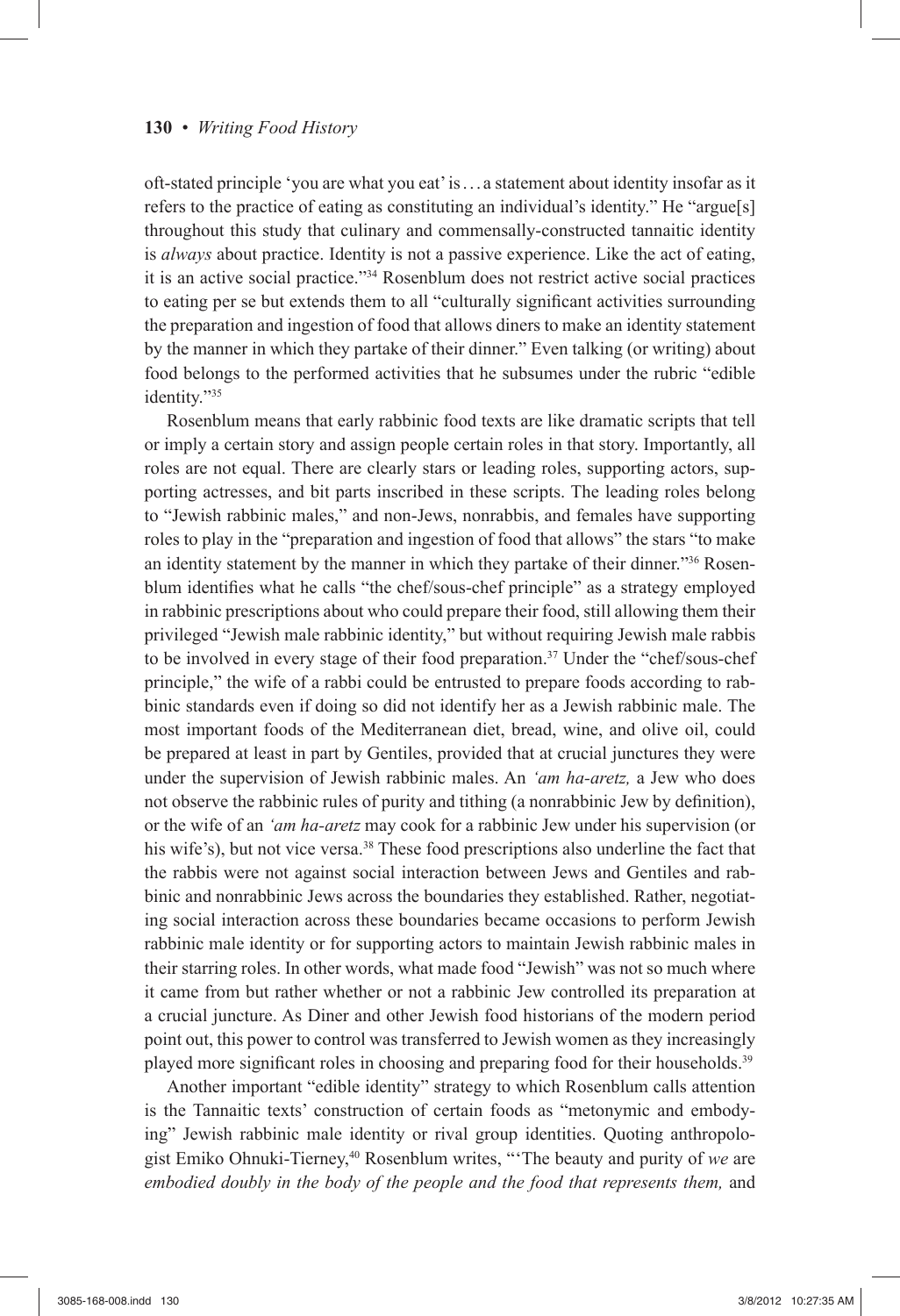conversely, the undesirable quality of the other are embodied in *their* foods and their foodway [sic].' In short, you are what you eat."41 Rosenblum discusses "manna, the Passover, and *kashrut* practices in general" as rabbinic metonyms for Jews and "the abominable pig" for Gentiles.<sup>42</sup> The Tannaitic sources construct Gentiles as "pig-eaters" and Jews as "manna-eaters," "Passover-eaters" (or "*matzah*-eaters"), and "pig-avoiders." Thus, even foods that cannot actually be eaten because they are legendary (manna, the bread from heaven in the biblical exodus story) or no longer available (the original Passover lamb in Egypt or the Passover offering after the destruction of the Temple in 70 C.E.) retain their mythic power as symbols of quintessentially "Jewish" identity. Rabbinic sources talk about manna theoretically "to translate that mythical entity into the reality of one's cultural milieu. Despite the fact that manna had long since disappeared from the Israelite menu, the Tannaim (at least metaphorically) still drew on the practice of eating it in their construction of Jewish identity."43 When rabbinic interpreters in their theoretical discussions and prescribed table talk associate the metonymic foods, such as Jewish bread or kosher meat, with Torah, Torah, too, acquires a metonymic quality. Early rabbinic males are "Torah eaters." As we have already seen, late medieval Spanish kabbalists and Jews of Ashkenaz make quite explicit the idea of Torah as the uniquely Jewish metonymic food in their "ritualized metaphors" of eating Torah.

# **"Secular Bibles": Laurence Roth on Jewish Cookbooks and Gil Marks's** *Encyclopedia of Jewish Food* **(2010)**

My last two examples of variations on the saying "you are what you eat" come from two recent studies of modern Jewish foodways in which the authority of the Torah of the rabbinic and medieval Jewish sources has become quite attenuated. There is a "new Torah" that many Jews consume to express their Jewish identity: Jewish cookbooks. First, Laurence Roth in "Toward a Kashrut Nation" (2010) calls modern Jewish cookbooks "secular Bibles" and uses "you are what you eat" to summarize the peculiar role kashrut plays as a Jewish cultural identifier, even if it is not observed in actual eating practice.<sup>44</sup> Roth describes kashrut as a marketable brand name inscribed in Jewish cookbooks, rather than prescribed practices that the authors intend to be followed.45 Roth concludes in his essay that the "kashrut nation" bran "reminds us that in America's current food-obsessed mood the notion that 'we are what we eat' is so hackneyed that it too has become unchallenged common sense. Perhaps, then, the most compelling fantasy retailed in American Jewish cookbooks today is not that there is a Jewish cuisine, but that such a profitable idea was ever in doubt."<sup>46</sup> In his somewhat cynical take, Roth makes kashrut more or less analogous to imaginary or no-longer-eaten Jewish metonymic foods, such as manna or the Passover offering. The rhetorical function of kashrut, rather than its actual practice, reflects and speaks to the tensions of modern Jewish identity: "Removed from material practice and placed in a rhetorical practice, kashrut is a powerful tool with which to allay anxiety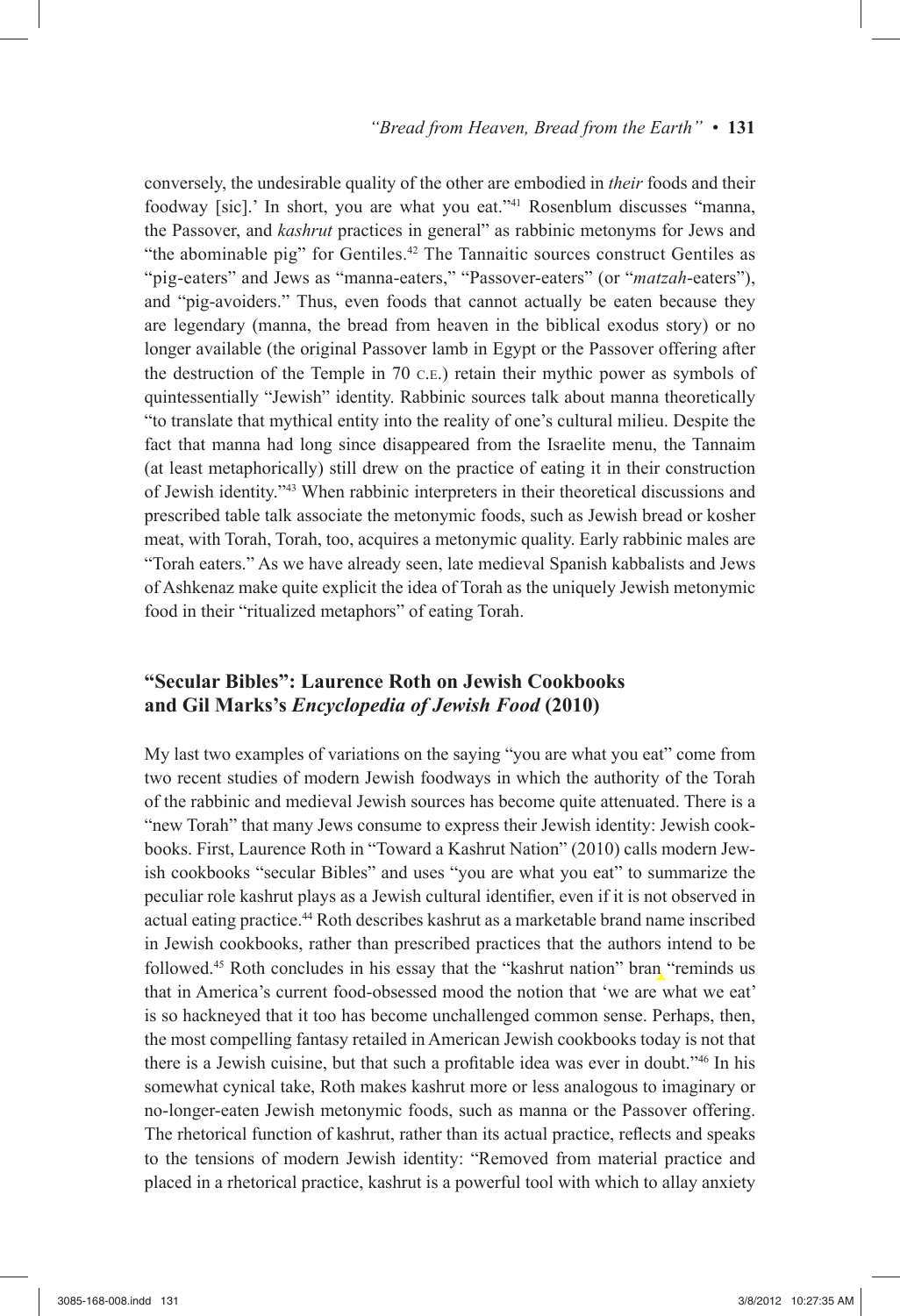about biological or cultural continuity and to forge connections between readers with similar interests and tastes, readers who may live at both far and close distances from each other." In the 1990s, kashrut's rhetorical function in cookbooks mirrors Jewish "obsessions about history and memory...conflicts about diasporic and homeland identities[;]...Jewish continuity and authenticity; the resurgence in America of a conservative religiosity and of a desire among American Jews to reconnect with "traditional" Jewish practices; and the proliferation of gastronomically diverse as well as international cookery stories within the American cookbook genre."<sup>47</sup> The nationalization and internationalization of Jewish cuisine in modern Jewish cookbooks, which now include Jewish dishes from around the world, especially Sephardic and Middle Eastern Jewish foods (as opposed to Eastern European foods, the default Jewish cuisine for many American Jews), are significant developments analogous to the development and expression of the idea of an Indian national cuisine discussed by Appadurai.48 In both modern Indian and Jewish cookbooks, "Jewish" and "Indian" are literary constructs of nationhood, of "social and cultural bonds" necessitated by "conflicts about diasporic and homeland identities."<sup>49</sup> In any case, Roth takes "eat" metaphorically in "you are what you eat." It is synonymous with economic consumption. Buying the kosher-branded Jewish cookbooks is a way to perform contemporary Jewish identity.

In his *Encyclopedia of Jewish Food* (2010), Gil Marks cites a different quotation from Brillat-Savarin—"The destiny of nations depends upon what and how they eat"—to put a more prescriptive, collective national emphasis on the idea that you are what you eat. Then he exhorts his readers that "by our food, we declare and affirm who we are and who we want to be."<sup>50</sup> If contemporary Jewish cookbooks are today's Jewish "secular Bibles," then Marks's *Encyclopedia* is a sort of secular *Shulhan Arukh* in which he has codified and glossed the Jewish canon of recipes contained in them.51 But, for Marks, accurate historical information about traditional Jewish recipes, not the rhetoric of kashrut, brands his book as "Jewish." Hence the *Encyclopedia*'s flyleaf evokes Marks's authority as a "chef, rabbi, writer, historian, and expert on Jewish cooking" to attest to the Jewish authenticity of its contents.<sup>52</sup> Marks addresses the anxieties about Jewish cultural continuity that Roth discusses when he says in his introduction, "The collection of information and traditional recipes in *Encyclopedia of Jewish Food*—the influential and integral parts of ancient and modern Jewish history and culture—tells the story of the past twenty-five years of *Clal Yisrael.* In addition to testifying to the past and present, a community's food also influences that what it will become."<sup>53</sup> Jewish food tells a story; it is our past, present, and especially our future—our national destiny.

### **Conclusions**

Let me conclude this survey with four observations. First, for those Jewish food historians interested in texts and the *mythic* constructions of Jewish identity ("bread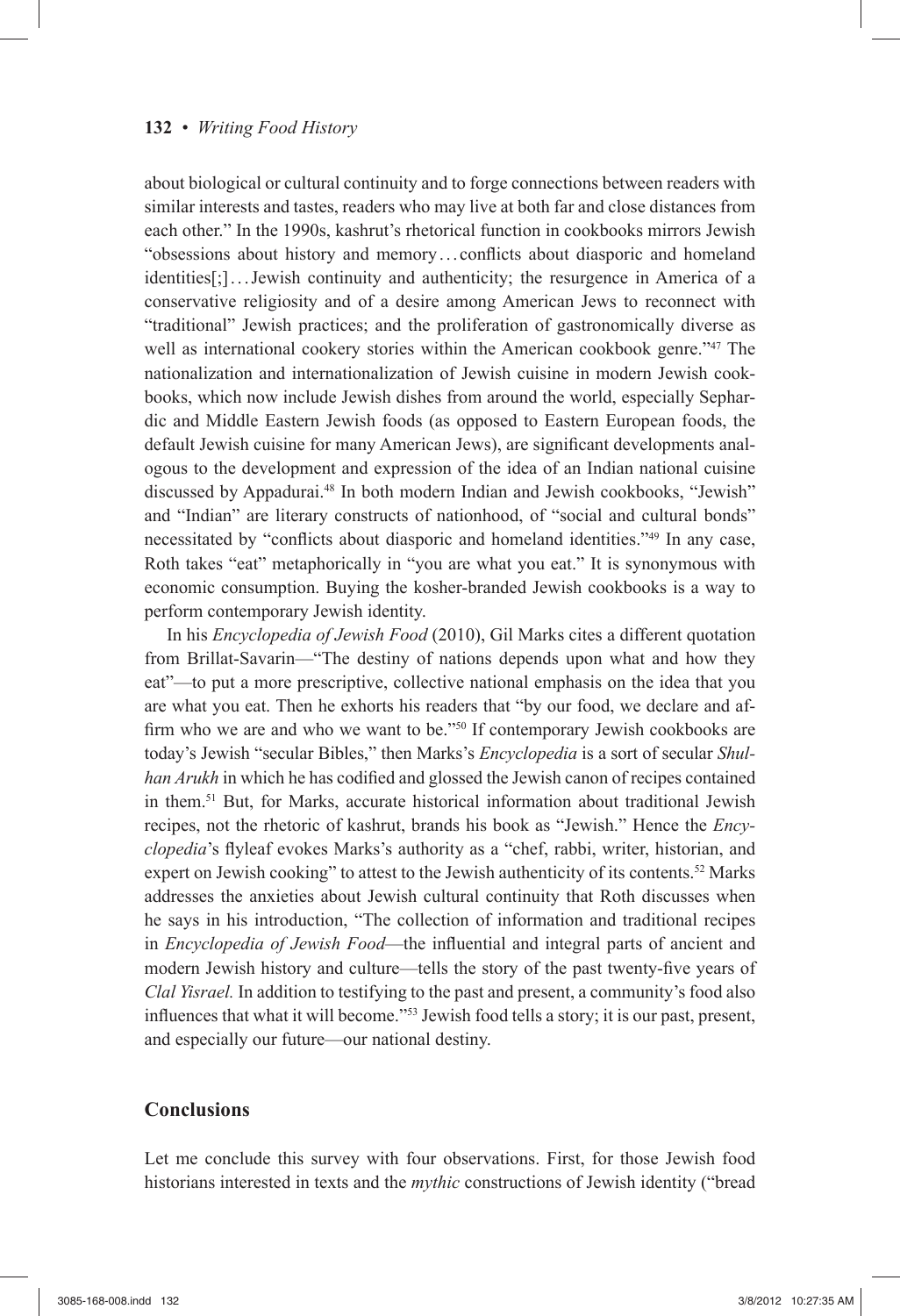from heaven"), Torah is a metonymic Jewish food. Especially in rabbinic and medieval Jewish food texts, Jews are explicitly or implicitly constructed as "Torah eaters." Granted, Torah can mean different things to different Jews at different times, for example, halakhah, namely kashrut, which can be "consumed" literally or as an economic commodity; "the Jewish story," Haggadah or personal memoirs consumed in "feasts of history";<sup>54</sup> or a "secular Bible," modern Jewish recipe books. By employing demonstrative table talk, language, and gestures, Jews attribute the name, verses, or qualities of Torah to certain foods and make them metonymic in ritualized metaphors.

Second, for Jewish food historians more interested in realistically describing modern American Jewish foodways, kashrut can have a secular function as a consumable marker of identity in the sense that it is marketable.<sup>55</sup> But as a consumable Jewish identity marker, it is possible to consider kashrut in competition with other Jewish identity markers. A published collection of recipes gathered from Jewish Holocaust survivors is in good company with other Jewish cookbooks mark(et)ed as "Jewish," not so much by kashrut (indeed, many of the recipes published in the Terezin cookbook are not kosher), but by their association with Jewish victims and survivors of the Holocaust and other traumatic experiences of Jewish history.56 Kashrut itself has been reenvisioned recently as "sustainable Jewish eating," "eco-kashrut," "ethical kashrut," or even vegetarianism. Contemporary environmentalism, the sustainable foodie-ism of the Slow Food movement, and outrage about the ethical abuses against workers and animals at one of the largest kosher meat-processing plants in America (Postville, Iowa) have influenced contemporary redefinitions of kashrut.<sup>57</sup> Members of this "new Jewish food movement" perform their identity by reading and talking about Michael Pollan's *Omnivore's Dilemma* (2006) and other publications,<sup>58</sup> contributing to and reading Jewish food blogs like *The Jew and the Carrot,* participating in local, sometimes synagogue-sponsored community supported agriculture (CSA) farms, and buying kosher meat from small, sustainable, organic kosher meat distributors like Kol Foods and Grow and Behold, or purchasing nonkosher meat at farmers' markets, or even avoiding meat altogether.

Third, the rabbinic and medieval texts idealizing Jewish rabbinic male identity as Jewish identity per se have increasingly lost their authority and relevance for many Jews as modern Jewish edible identities have been feminized. "Kitchen Judaism," considered nostalgically as the domain of our idealized Jewish foremothers, has become a new stage for the performance of Jewish food identity.<sup>59</sup> As the Jewish rabbinic male chef calling the shots has receded from the stage of history, the sous-chef (often constructed as female) who buys, cooks, serves, and transmits recipes of Jewish food, has become the "star" of the performances of Jewish edible identities. The Jewish food we consume is female. Jewish food is what our grandmothers and mothers cooked. Jewish food is our immigrant grandmother's negotiations with kashrut that is, what she chose to adopt and reject from among her abundant new American options, and her choice as to when to cook Jewish or go out for Chinese or Italian. Jewish women and their stories are enshrined in the secular Bibles of Jewish cuisine,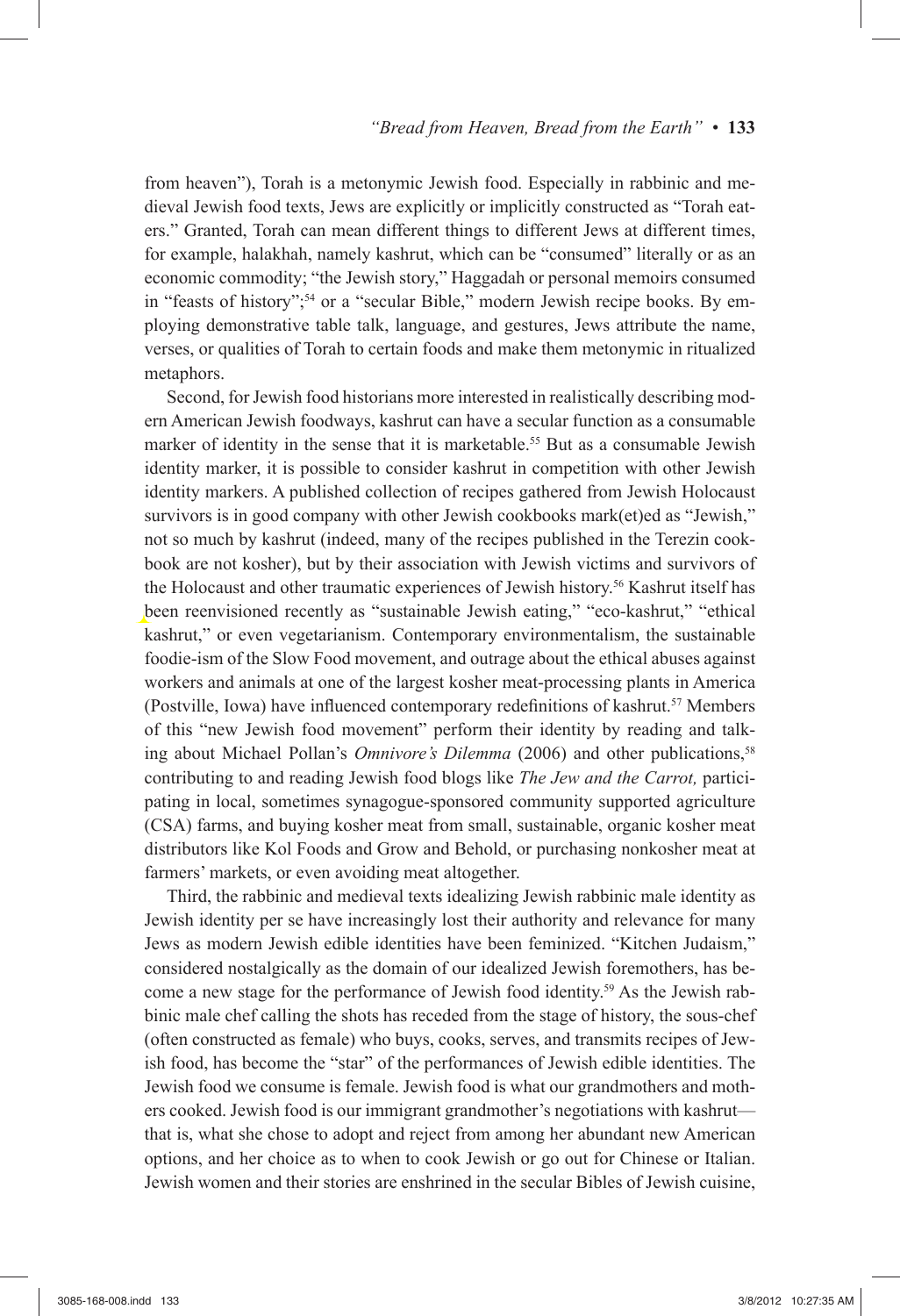modern Jewish recipe books. So even Jewish males or non-Jewish members of the household play "female roles" when they cook and eat Jewish. So just as Bynum's Christian women mystics' characteristic roles of feeding and nourishing others—that is, their socially constructed femininity—became the symbol of Christian humanity, so feminized Jewish food has become a symbol for modern Jewish identity.

Finally, the religious studies approaches of interpreters of Jewish food history have added a distinctive flavor to their interpretations, making them different from all other ethnic and regional food histories. One can sense it especially in the power that many of these studies attribute to the formative role of less or nonmaterial phenomena like texts, myths, symbolic interpretation of rituals, and eating experiences. Granted, I may have given short shrift to the Jewish food historians more concerned with material culture, especially archaeologists.<sup>60</sup> The main contributions of archaeological studies of food in the biblical and rabbinic periods highlight the distinction between what ancient Jewish texts prescribed and what Jews and their neighbors actually ate. For example, archaeology provides evidence for changes in the cultural significance of Jewish prohibitions of pork. In biblical Israel, the pork prohibition did not really differentiate Israelites from their neighbors, who did not eat that much pork. Only in the Romanized Mediterranean world, when pork consumption was so ubiquitous that "pig was meat," did Jewish abhorrence of eating pork become a significant cultural marker distinguishing Jews from non-Jews.<sup>61</sup> Archaeological evidence also shows that Jews hardly differed from their neighbors in the technologies of their cultivation, preparation, and consumption of the three principal nonmeat staples of the Mediterranean: bread, olive oil, and wine.<sup>62</sup> Hence, more weight has to be given to the nuanced details, to the different explicit interpretations of these otherwise similar activities to locate how (if at all) eating differentiated Jews from non-Jews. The religious studies programs where many Jewish food historians were trained tend to promote a "worldview" approach that views human cultures as systems of myths, rituals, experiences, ethics, social institutions, and doctrines.63 We are predisposed to look for the *meaning* of Jewish food practices within such systems and to stress textual analysis as an important way to understand these idealized constructions of Jewish eating and identity. Finally, for some of us personally committed to a Jewish life and Jewish continuity, a religious interest in spirituality for its own sake motivates or otherwise colors our Jewish food studies. There is no real dichotomy, then, between "bread from heaven" and "bread from the earth" in these holistic, systemic, worldview approaches to Jewish food history, if one sees them both as rooted and integrated in the same evolving set of Jewish national myths.

### **Notes**

I thank Jordan Rosenblum for discussing this chapter with me and providing me with bibliographical suggestions and help with formulating my thoughts, as well as my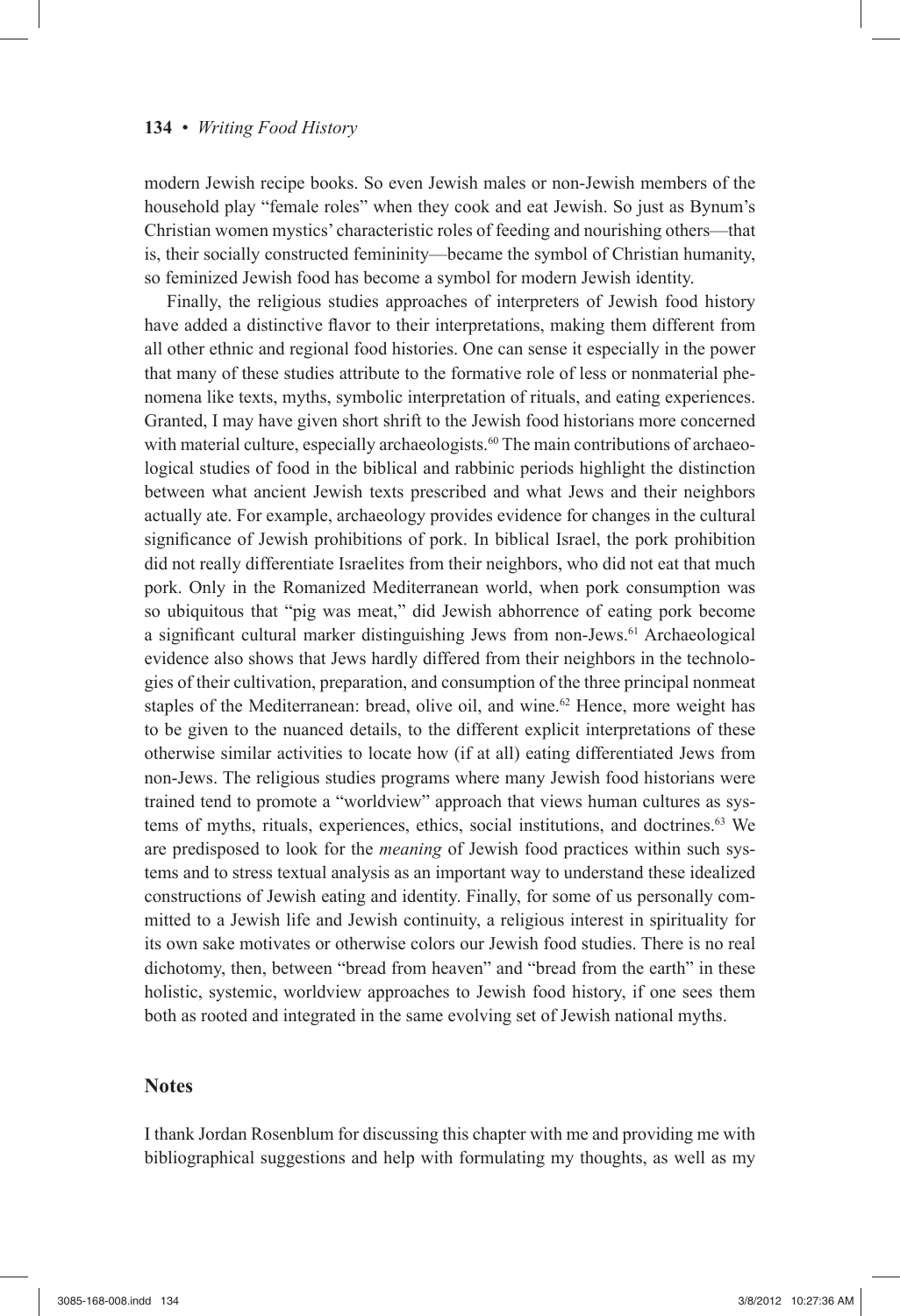other colleagues in the Society of Biblical Literature (SBL) Seminar on Meals in the Greco-Roman World, my student research assistant Sophie Vener, my lunch companions in the Wheaton College Faculty Dining Room, and conversation partners at the Oxford Symposium on Food and Cookery, without whom the ideas expressed here would never have come to fruition.

- 1. "Bread from heaven" alludes to the biblical accounts of the miracle of manna, e.g., Exodus 16:4: "The Lord said to Moses, 'I am going to rain bread from heaven for you." "Bread from the earth" is from the Jewish blessing *Ha-motzi* over bread: "Blessed are You Lord our God . . . who brings forth bread from the earth."
- 2. Of the twenty or so recent books or scholars whose contributions to Jewish food history I have found particularly useful, I would roughly categorize them as follows:

 TEXT-CENTERED: Bokser, 1984; Tabory, 1996; Hecker, 2005; Kraemer, 2009; Rosenblum, 2010; Vais, 2010; Freidenreich, 2011, and most of Susan Weingarten's articles on food from the Talmudic period.

 PERFORMANCE-CENTERED: J. Cooper, 1993; Joselit, 1994; Gitlitz and Davidson, 1999; Roden, 1996; Diner, 2001; Deutsch, 2008; Fishkoff, 2010; G. Marks, 2010; *Ruth Abusch-Magder's work on Jewish women and food in Germany and America (e.g., 2002); and Lara Rabinovitch*'*s forthcoming dissertation on Romanian Jewish delis in New York City and Montreal. They are practice centered* and pay particular attention to material evidence*.*

 *ANTHOLOGIES OF JEWISH FOOD STUDIES: In Brenner and van Henten*'*s collection of essays "*Food and Drink in the Biblical Worlds" (1999), *most are text centered. In the "*Gender, Food, and Survival" volume of *Nashim* (Joseph, 2002), most of the articles are performance centered. In *Food and Judaism* (Greenspoon et al., 2004), there's an even balance between text-centered and performance-centered contributions. Most of the essays in the *Koscher & Co.: über Essen und Religion* exhibit book from the Jewish Museum in Berlin focus on material culture (Friedlander and Kugelmann, 2009); likewise, food-related essays by Joselit and Kirshenblatt-Gimblett for the *Getting Comfortable in New York* exhibit book of the Jewish Museum of New York (Joselit et al., 1990). Not surprisingly, studies of biblical, rabbinic, and medieval Jewish food practices are almost all text centered, while those focusing on modern American Jewish immigrant and Jewish women's food practices are mostly performance and material culture centered.

 INTEGRATED STUDIES: Two books, Marcus, 1996, and Kogman-Appel, 2006, influenced by Bynum, 1991, make a point of integrating documentary sources with material culture, especially medieval art, in their analysis of medieval Jewish eating rituals.

 REVIEW ESSAYS: Two recent review essays on topics in Jewish food history—Brumberg-Kraus, 2005, on ancient meals in Jewish studies scholarship,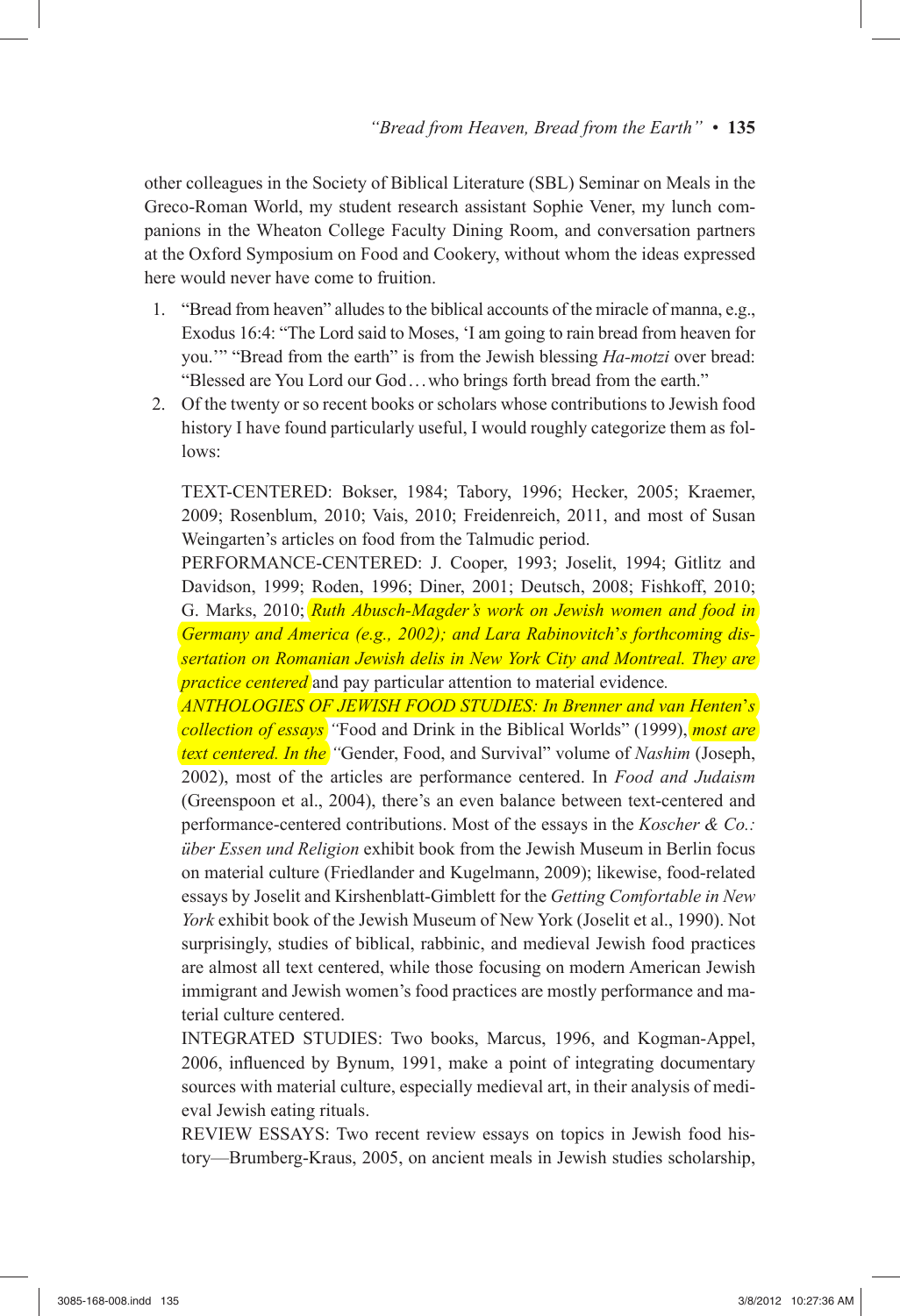and Roth, 2010, on contemporary Jewish cookbooks—reflect primarily textcentered approaches.

 TRANSLATIONS: English translations of the classic Jewish sources like the Bible and Talmud make them easily accessible. And there are many primary sources for modern Jewish food history in English or other modern European languages. However, now two Hebrew primary sources specifically focused on Jewish eating traditions are available in English, Rabbenu Bahya ben Asher's fourteenth-century mystical manual of eating, *Shulhan Shel Arba* [*Table of Four*] (Bahya ben Asher Hlava, 2010), and the seventeenth-century *Peri Ez Hadar: Fruit of the Tree of Splendor* (Krassen, 1992), the source for modern Tu Bishvat seders. Both prescribe rituals where certain food texts from the Bible and rabbinic literature are to be recited or discussed while eating. They are particularly useful resources for nonhalakhic, aggadic, that is, *mythic* Jewish eating traditions, both because they anthologize less familiar biblical and rabbinic food texts and because they interpret and apply these texts in their own imaginative kabbalistic way. There is more to classic Jewish views about food than the laws of kashrut.

- 3. Douglas, 1972; Douglas, 1966; Goody, 1982; Geertz, 1973; Geertz, 1983; Bourdieu, 1984; Bynum, 1987; Bynum, 1991; Rozin, 1991; Rozin and Haidt, 1997; Ohnuki-Tierney, 1993; Counihan and van Esterik, 1997; Smart, 2000; Appadurai, 1988; Montanari, 1994; Society of Biblical Literature (SBL) Seminar on Meals in the Greco-Roman World (Harland, 2010).
- 4. Flandrin and Montanari, 1999; Montanari, 1994; Freedman, 2007.
- 5. Brillat-Savarin, 1999, 1.
- 6. See note 2.
- 7. This formulation comes from the curriculum of the Reconstructionist Rabbinical College, where I received my ordination, but it's pretty standard, with some variations on modern and contemporary periods.
- 8. Yitzhak Baer (1968), one of the most important Jewish historians of the twentieth century, argues that this indeed is *the* fundamental issue in modern Jewish historiography.
- 9. E.g., Bokser, 1984; Kraemer, 2007; Rosenblum, 2010; Tabory, 1995; Vais, 2010; and Weingarten's articles.
- 10. E.g., Deutsch, 2008; Diner, 2001; Fishkoff, 2010; Joselit, 1994; *Abusch-Magder, 2002; and Rabinovitch*'*s forthcoming dissertation on Romanian delicatessens in North America.*
- 11. E.g., Brumberg-Kraus, 1999a; Brumberg-Kraus, 1999b; Brumberg-Kraus, 2001; Freidenreich, 2011; Hecker, 2005; Kogman-Appel, 2006; Marcus, 1996.
- 12. DeSilva, 1996; Ferst, 2011; Raviv, 2003; and Dafna Hirsch's major research project on hummus in Israeli culture and national identity (in progress).
- 13. Jews who were living in the Iberian Peninsula, or who resettled in the Balkans, North Africa, and the Middle East, after the expulsions of the 1490s.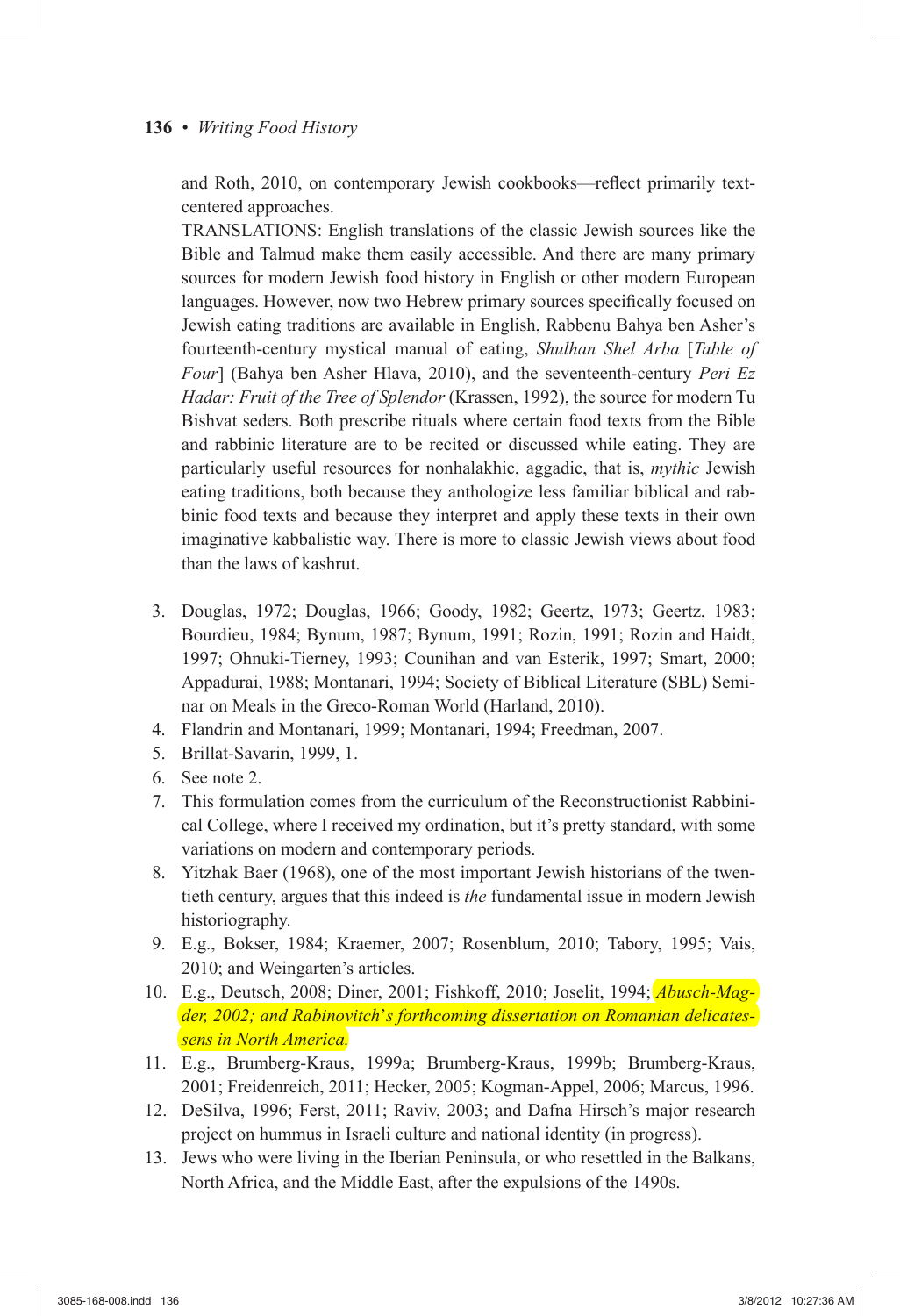*"Bread from Heaven, Bread from the Earth" •* **137**

- 14. Cooper, 1993.
- 15. Kraemer, 2009, 2.
- 16. Diner, 2001, 4.
- 17. Diner, 2001, 224, 224–25.
- 18. Kraemer, 2009, 2, 3.
- 19. Kraemer, 2009, 6 (my emphasis).
- 20. Kraemer, 2009, 7–8.
- 21. Comparing Kraemer's book to Rosenblum, 2010, Jacob Neusner, a leading scholar of rabbinic literature, contrasts (and prefers) Kraemer's "documentary" based study of the evolution of Jewish food laws to Rosenblum's "anthropological exegesis" of these same sources.
- 22. Kraemer, 2009, 4–5.
- 23. Kraemer, 2009, 4, 143–45.
- 24. Kraemer, 2009, 145.
- 25. Hecker, 2005, 95–96.
- 26. Hecker, 2005, 96, referring to Rabbi Joseph Gikatilla's interpretation in *Sha'arei Orah,* 2:11–12 of the Talmudic passage b. Pesahim 49b: "It is forbidden for an ignoramus (*am ha-aretz*) to eat meat. . . . Anyone who is engaged with the Torah is permitted to eat meat and anyone who is not engaged in Torah is forbidden to eat meat." For a detailed study of the transformation of this tradition over time, see Brumberg-Kraus, 1999a.
- 27. Hecker, 2005, 97.
- 28. Marcus, 1996, 77–78.
- 29. Geertz's cultural anthropological studies (1973) and Bynum's study of medieval Eucharistic and women's spirituality (1987) feature prominently in his bibliography and arguments throughout the book.
- 30. Marcus, 1996, 11.
- 31. Marcus, 1996, 11–12.
- 32. Marcus, 1996, 6.
- 33. Marcus, 1996, 6. He sees this as a tendency of medieval Ashkenazic Jewry. I see it also in the kabbalists of Spain and in most traditional Jewish food rituals, like Sabbath meals and Passover and Tu Bishvat seders in general. See Brumberg-Kraus, 2001 and 2010.
- 34. Rosenblum, 2010, 6.
- 35. Rosenblum, 2010, 7, 7–8, 186.
- 36. Rosenblum, 2010, 7.
- 37. Rosenblum, 2010, 186–87.
- 38. Rosenblum, 2010, 148. In the Tannaitic sources he cites, the distinction is between a *haber* and an *'am ha-aretz.* Who exactly the *haberim* are is a controversial subject in Jewish studies, so Rosenblum (2010, 147), citing Jaffee (2006, 160), is appropriately precise in qualifying his use of these Tannaitic traditions. This demonstrates the author's knowledge of modern critical study of rabbinic texts. He acknowledges the problems with using them to derive history and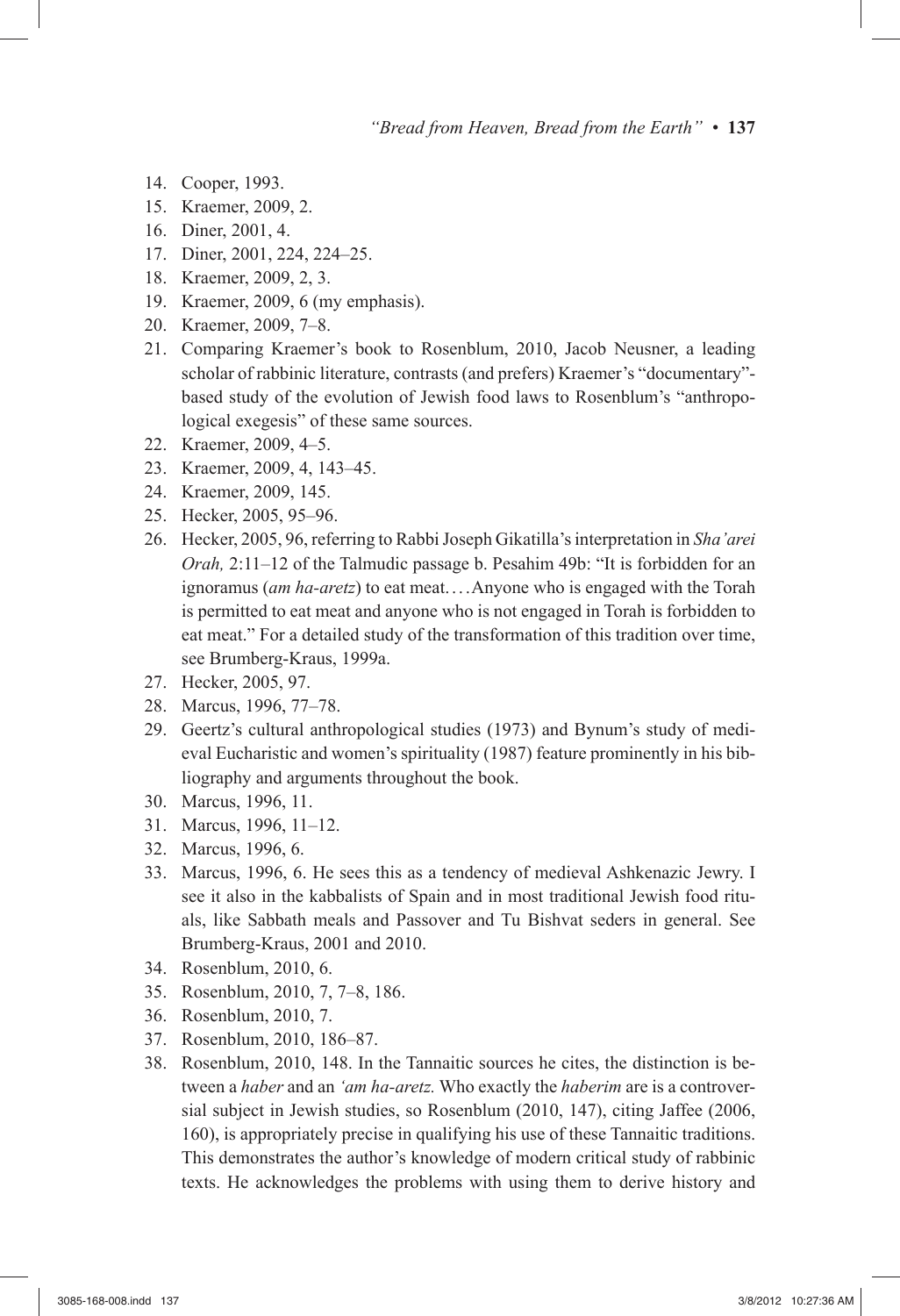argues how to surmount them. In contrast, Cooper (1993) does not seem conversant with the recent historical-critical textual study of biblical and especially Talmudic literature (e.g., Neusner, 1979) and takes too much of what they say at face value. Hence many Jewish studies scholars interested in Jewish food history are rather lukewarm about his book.

- 39. E.g., Diner, Abusch-Magder, Joselit, Joseph, and Roth.
- 40. Ohnuki-Tierney, 1993, 131.
- 41. Rosenblum, 2010, 46.
- 42. Rosenblum, 2010, 47, 48, alluding to a chapter title in M. Harris, 1998, 67–87. For this phenomenon in the medieval European context, see Fabre-Vassas, 1997.
- 43. Rosenblum, 2010, 59. Contrast this to Cooper, 1993, 15. He treats the imaginary Jewish food manna in a theoretically less sophisticated way, simply classifying it as a "Biblical food." He offers some analogies to real things, like plant lice secretions or lichens said to be eaten in the Middle East, and then rejects them.
- 44. Roth, 2010, 88.
- 45. Except the Lubavitch Hasidic authors and publishers of the first of the five cookbooks he focuses on, Esther Blau et al., 1990. The other four are C. Marks, 1992; G. Marks, 1996; Roden, 1996; Levy, 2000.
- 46. Roth, 2010, 90–91.
- 47. Roth, 2010, 87.
- 48. Appadurai, 1988, to whom Roth (2010, 66, 75) refers.
- 49. Roth, 2010, 75, 87.
- 50. G. Marks, 2010, xi.
- 51. The *Shulhan Arukh* ("The Set Table"), composed by Rabbi Joseph Caro in 1563, is the standard authoritative codification of Jewish law.
- 52. Roth, 2010, 80–83, on G. Marks's cookbook (1996), is apropos here, too.
- 53. G. Marks, 2010, xi. Clal Yisrael is a Jewish insider term connoting a unified Jewish people, despite their demographic and ideological diversity.
- 54. The term is from Raphael, 1993.
- 55. Roth, 2010; Fishkoff, 2010.
- 56. Hersh, 2011, as reported in Fabricant, 2011. DeSilva, 1996, is an edition of recipes found in a manuscript hidden by Jewish inmates of the Theresienstadt concentration camp. Jewish women in the camp remembered and transcribed the recipes they used to cook before they were imprisoned, as a form of spiritual resistance against the material deprivation and dehumanization they suffered in the camp. It is not really meant to be used as a cookbook per se. That is not the case with the recipes in a *Drizzle of Honey* (Gitlitz and Davidson, 1999), in part reconstructed from transcripts of testimony forced from victims of the Spanish Inquisition.
- 57. See Fishkoff, 2010.
- 58. Pollan, 2007; Pollan, 2008.